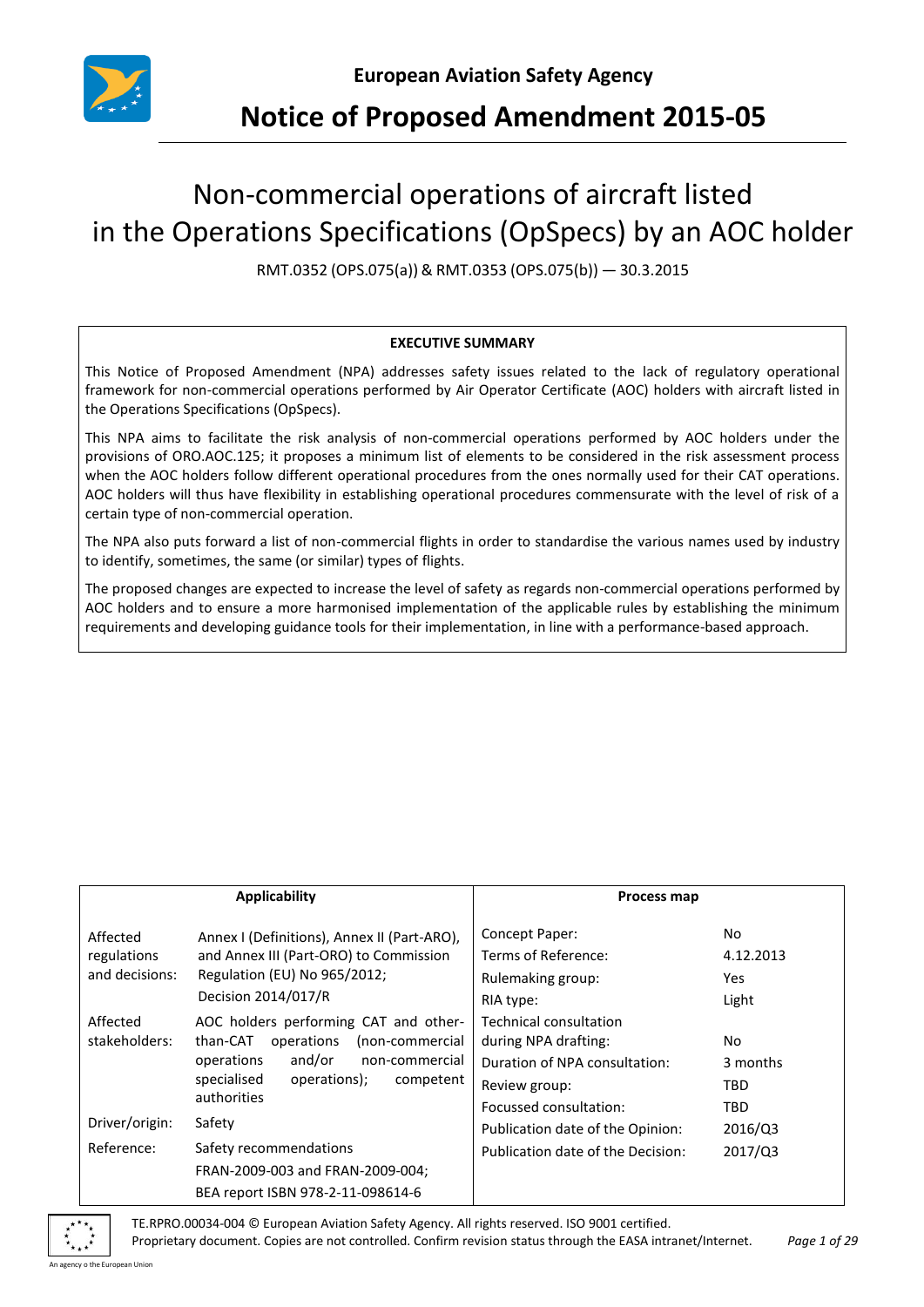# **Table of contents**

| 1.1.    |                                                                                             |     |
|---------|---------------------------------------------------------------------------------------------|-----|
| 1.2.    |                                                                                             |     |
| 1.3.    |                                                                                             |     |
| 1.4.    |                                                                                             |     |
|         |                                                                                             |     |
| 2.1.    |                                                                                             |     |
| 2.2.    |                                                                                             |     |
| 2.3.    |                                                                                             |     |
| 2.3.1.  |                                                                                             |     |
| 2.3.2.  |                                                                                             |     |
| 2.3.3.  |                                                                                             |     |
| 2.3.4.  |                                                                                             |     |
| 2.3.5.  |                                                                                             |     |
| 2.3.6.  |                                                                                             |     |
| 2.3.7.  |                                                                                             |     |
| 2.3.8.  |                                                                                             |     |
| 2.3.9.  |                                                                                             |     |
| 2.3.10. |                                                                                             |     |
| 2.3.11. |                                                                                             |     |
| 2.4.    |                                                                                             |     |
|         |                                                                                             |     |
| 3.1.    |                                                                                             |     |
| 3.1.1.  | Annex I 'Definitions for terms used in Annexes II to VIII' - Proposed amendments20          |     |
| 3.1.2.  | Annex II 'Authority requirements for air operations' (Part-ARO) - Proposed amendments 20    |     |
| 3.1.3.  | Annex III 'Organisation requirements for air operations' (Part-ORO) - Proposed amendments20 |     |
| 3.2.    | Draft Acceptable Means of Compliance and Guidance Material (Draft EASA Decision)21          |     |
| 3.2.1.  | ED Decision 2014/017/R (AMC and GM to Part-ORO of Regulation (EU) No 965/2012) -            |     |
|         |                                                                                             |     |
|         |                                                                                             |     |
| 4.1.    |                                                                                             |     |
| 4.2.    |                                                                                             |     |
| 4.3.    |                                                                                             | .29 |

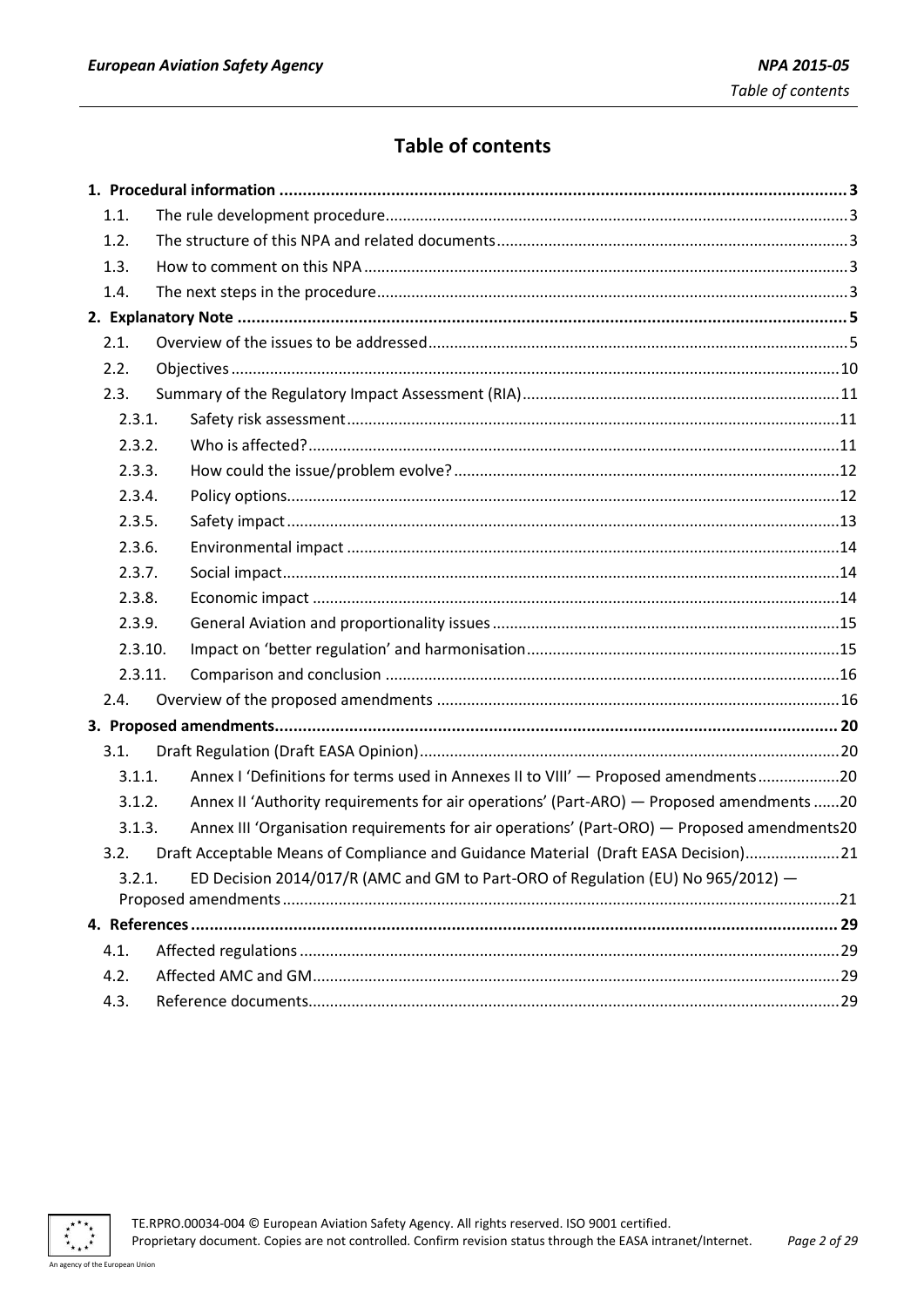# <span id="page-2-0"></span>**1. Procedural information**

# <span id="page-2-1"></span>*1.1. The rule development procedure*

The European Aviation Safety Agency (hereinafter referred to as the 'Agency') developed this Notice of Proposed Amendment (NPA) in line with Regulation (EC) No 216/2008<sup>1</sup> (hereinafter referred to as the 'Basic Regulation') and the Rulemaking Procedure<sup>2</sup>.

This rulemaking activity is included in the Agency's [Revised 4-year Rulemaking Programme for 2014](http://www.easa.europa.eu/system/files/dfu/2013-029-R-Revised%204-year%20RMP%20%282014-2017%29%20-%20Detailed%20view.pdf)– [2016](http://www.easa.europa.eu/system/files/dfu/2013-029-R-Revised%204-year%20RMP%20%282014-2017%29%20-%20Detailed%20view.pdf) under rulemaking task (RMT) RMT.0352 & RMT.0353 (former task number: OPS.075 (a) & (b)).

The text of this NPA has been developed by the Agency based on the input of the Rulemaking Group RMT.0352 & RMT.0353 (OPS.075(a)&(b)). It is hereby submitted for consultation of all interested parties<sup>3</sup>.

The process map on the title page contains the major milestones of this rulemaking activity to date and provides an outlook of the timescale of the next steps.

# <span id="page-2-2"></span>*1.2. The structure of this NPA and related documents*

Chapter 1 of this NPA contains the procedural information related to this task. Chapter 2 (Explanatory Note) explains the core technical content. Section 2.3 contains the light Regulatory Impact Assessment (RIA) showing which options were considered and what impacts were identified, thereby providing the detailed justification for this NPA. Chapter 3 contains the proposed text for the new requirements.

### <span id="page-2-3"></span>*1.3. How to comment on this NPA*

Please submit your comments using the **automated Comment-Response Tool (CRT)** available at <http://hub.easa.europa.eu/crt/><sup>4</sup>. In addition to the possibility of commenting on any part of the NPA, the Agency invites the stakeholders to comment on certain issues, which are specifically marked in Chapter 2.4 'Overview of the proposed amendments'.

The deadline for submission of comments is **30 June 2015.**

### <span id="page-2-4"></span>*1.4. The next steps in the procedure*

The Agency will publish the related CRD concurrently with the Opinion.

The Opinion containing proposed changes to EU regulations will be addressed to the European Commission, which shall use it as a technical basis to prepare a legislative proposal.

In case of technical problems, please contact the CRT webmaster [\(crt@easa.europa.eu\)](mailto:crt@easa.europa.eu).



4

<sup>1</sup> 1 Regulation (EC) No 216/2008 of the European Parliament and the Council of 20 February 2008 on common rules in the field of civil aviation and establishing a European Aviation Safety Agency, and repealing Council Directive 91/670/EEC, Regulation (EC) No 1592/2002 and Directive 2004/36/EC (OJ L 79, 19.3.2008, p. 1), as last amended by Commission Regulation (EU) No 6/2013 of 8 January 2013 (OJ L 4, 9.1.2013, p. 34).

<sup>2</sup> The Agency is bound to follow a structured rulemaking process as required by Article 52(1) of the Basic Regulation. Such process has been adopted by the Agency's Management Board and is referred to as the 'Rulemaking Procedure'. See Management Board Decision concerning the procedure to be applied by the Agency for the issuing of Opinions, Certification Specifications and Guidance Material (Rulemaking Procedure), EASA MB Decision No 01-2012 of 13 March 2012. 3

In accordance with Article 52 of the Basic Regulation and Articles 5(3) and 6 of the Rulemaking Procedure.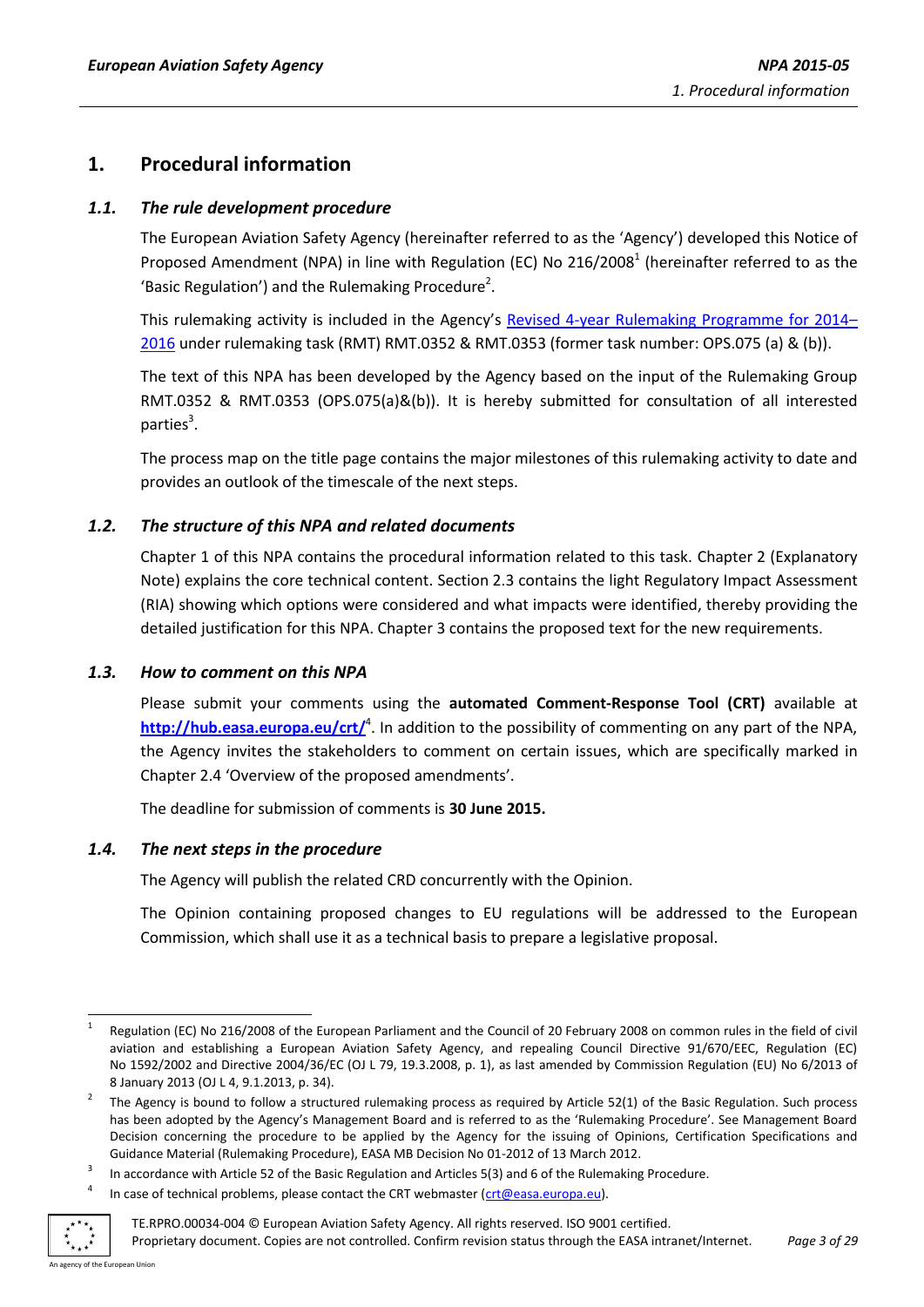The Decision containing Acceptable Means of Compliance (AMC) and Guidance Material (GM) will be published by the Agency once the related Implementing Rule(s) are adopted by the European Commission.

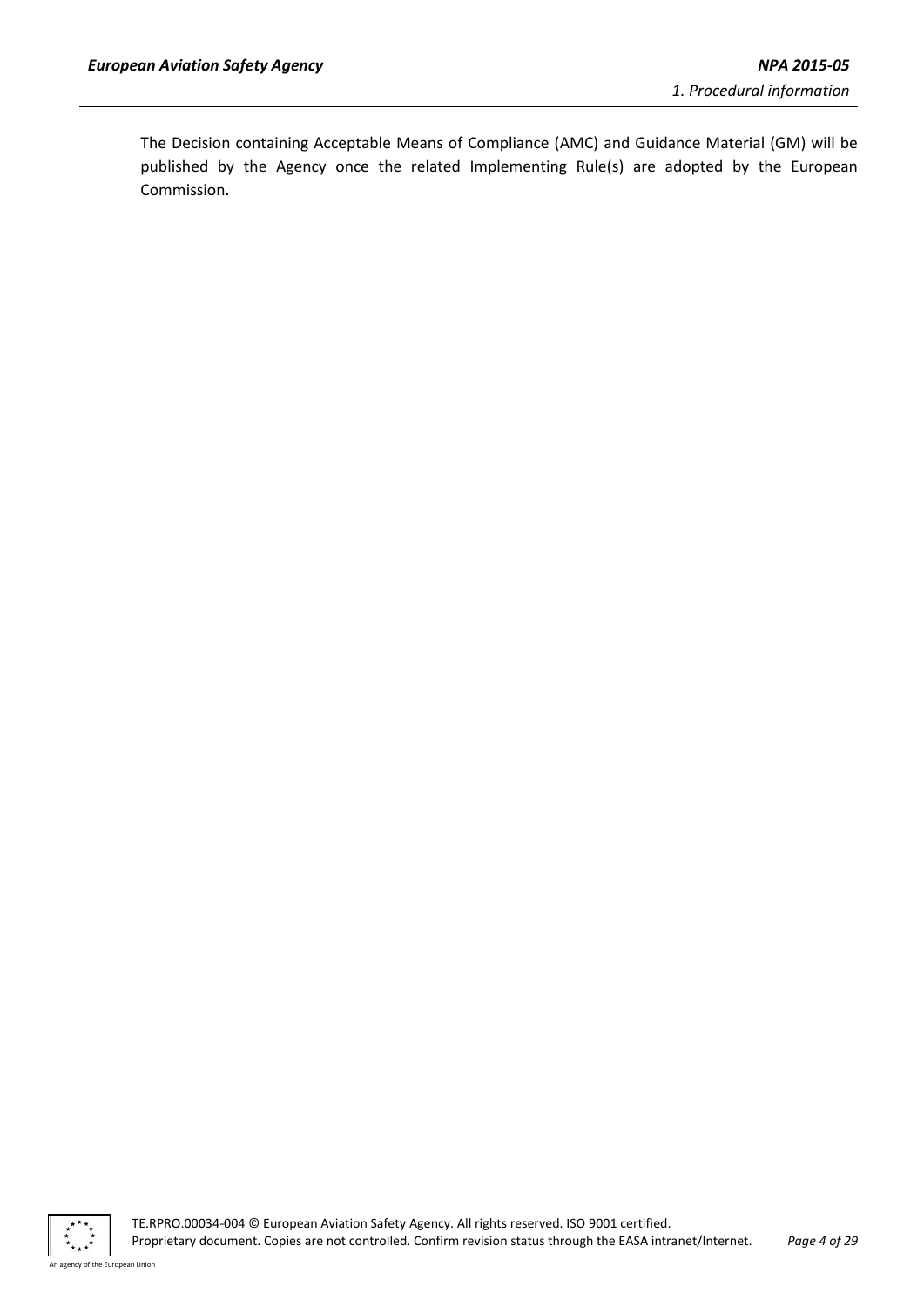# <span id="page-4-0"></span>**2. Explanatory Note**

This RMT covers non-commercial operations perfomed by an AOC holder with aircraft otherwise used for Commercial Air Transport (CAT) operations and which are listed in the OpSpecs. As long as these flights are performed under the AOC holder's operational responsibility, the provisions of Subpart ORO.AOC.125 of Commission Regulation (EU) No 965/2012 on air operations<sup>5</sup> (hereinafter referred to as 'Air Ops Regulation') shall apply.

# <span id="page-4-1"></span>*2.1. Overview of the issues to be addressed*

This RMT is the response to two Safety Recommendations (SRs) addressed to the Agency by the French Bureau d'Enquêtes et d'Analyses (BEA) with regard to an Airbus A320-232 accident on 27 November 2008. The accident happened off the coast of Canet-Plage (France) during a flight to check the systems at the end of a lease agreement and is referred to as the 'Perpignan accident'<sup>6</sup>.

When investigating the accident, BEA drew the following conclusion: 'The flight performed was intended to check the conditions of the airplane in service, at a leasing agreement. This type of flight, though not exceptional in worldwide air transport, is not included in the list of non-revenue flights detailed in the EU-OPS (1.1045), given that the list has no precisions or definitions for the aforementioned flights. Up to now, the BEA has been unable to identify any text applicable to EU states or to non-EU states that sets a framework on non-revenue flights.'

This finding led BEA to issue the following SRs:

- 'That EASA detail in the EU-OPS the various types on non-revenue flights that an operator from an EU state is authorized to perform.', and
- 'That EASA require that non-revenue flights be described precisely in the approved parts of the operations manual, this description specifically determining their preparation, programme and operational framework as well as the qualifications and training of crews.'

Furthermore, the United Kingdom's Aircraft Accident Investigation Branch (AAIB) investigated a serious incident (aircraft type B737, registration number G-EZJK, west of Norwich, Norfolk, on 12 January 2009<sup>7</sup>), identifying also the lack of minimum requirements for non-commercial flights when these are operated in accordance with procedures different from those for CAT operations.

In response to these recommendations, the Agency included in the current Air Ops Regulation general provisions on non-commercial flights of AOC holders. However, this still provides no guidance on how the requirements of ORO.AOC.125 'Non-commercial operations with aircraft listed in the operations specifications by the holder of an AOC' should be implemented. There are various interpretations on the application of the requirements related to non-commercial operations conducted under the AOC holder's operational control; it is unclear when exactly a non-commercial operation is no longer

<sup>7</sup> Department for Transport, Air Accident Investigation Branch, AAIB Bulletin S2/2009 Special. Available a[t http://www.aaib.gov.uk/cms\\_resources.cfm?file=/S2-2009%20-%20G-EZJK.pdf](http://www.aaib.gov.uk/cms_resources.cfm?file=/S2-2009%20-%20G-EZJK.pdf)



<sup>—&</sup>lt;br>5 Commission Regulation (EU) No 965/2012 of 5 October 2012 laying down technical requirements and administrative procedures related to air operations pursuant to Regulation (EC) No 216/2008 of the European Parliament and of the Council (OJ L 296, 25.10.2012, p. 1).

<sup>6</sup> [BEA Report](http://www.bea.aero/docspa/2008/d-la081127e.en/pdf/d-la081127e.en.pdf) on the accident on 27 November 2008 off the coast of Canet-Plage (66) to the Airbus A320-232 registered D-AXLA operated by XL Airways Germany. ISBN: 978-2-11-098614-6. Safety Recommendations: FRAN-2009-003 and FRAN-2009- 004. Report available a[t http://www.bea.aero/docspa/2008/d-la081127e.en/pdf/d-la081127e.en.pdf.](http://www.bea.aero/docspa/2008/d-la081127e.en/pdf/d-la081127e.en.pdf)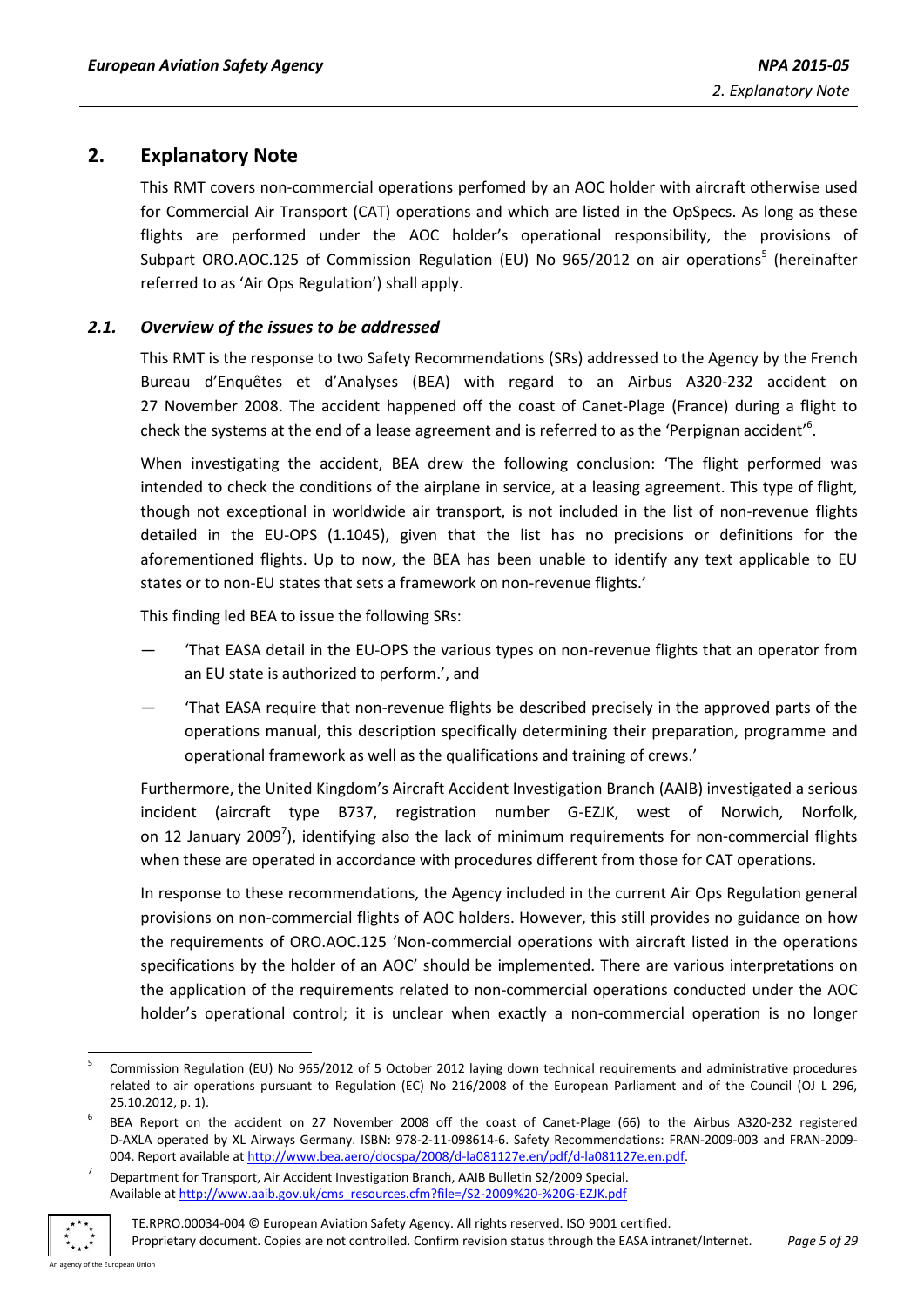covered by ORO.AOC.125. Guidance is also missing on the minimum requirements applicable to the procedures which an AOC holder may develop for its non-commercial operations whenever they differ from those applied to CAT operations.

This rulemaking task is not addressing the cases where an aircraft is listed on the AOC but occasionally used by another operator which is not an AOC holder, for example the owner. In such a case, the two operators have to clearly identify and distinguish their responsibility and operational control with regard to those particular flights. Each operator will have to comply with the applicable rules for the operation conducted.

Furthermore, this rulemaking task is also not addressing the interchange or lease of aircraft between different AOC holders. Such arrangements have to comply with the provisions on leasing in accordance with ORO.AOC.110.

# **Connection with related RMTs**

Considering the issue from a broader perspective, RMT.0352 & RMT.0353 was preceded by two related RMTs: RMT.0393 & RMT.0394 'Maintenance Check Flights<sup>'8</sup>, driven by the same SRs, and RMT.0348 & RMT.0349 'Flights related to design and production activities'<sup>9</sup>, having a legal driver. All these three RMTs deal with operations which are either partially or not at all covered by the current Air Ops Regulation, requiring operational procedures which may differ from the ones used for CAT operations; the differences between them are in the scope and the particularities of the operators affected. RMT.0352 is using the available inputs from these ongoing RMTs. The status of these RMTs is presented in the following paragraphs.

RMT.0393 & RMT.0394 is a horizontal rulemaking task, affecting not only the OPS domain but also Airworthiness and Aircrew, and it concerns only Maintenance Check Flights (MCFs). The proposed changes will affect several regulations: Air Ops, Aircrew<sup>10</sup> and Part-M<sup>11</sup>. The publication of the Opinion on MCFs is planned for 2015. The main objective is to help determine when an MCF should be performed and according to which set of rules and responsibilities. Another objective is to establish operational requirements and crew competence criteria for the performance of these flights. The affected stakeholders are AOC holders and maintenance organisations which perform these flights, as well as crews operating on such flights. An MCF may often require the operation of the aircraft in a manner different from a normal CAT operation, a different set of pilot skills, different operational procedures, and different training of the flight crew. The current requirements of the Air Ops Regulation do not contain specific procedures or limitations with regard to these flights. Some EU Member States have developed guidance material for operators in this regard, while some others have not.

<sup>11</sup> ED Decision No 2003/019/RM of the Executive Director of the Agency of 28 November 2003 on acceptable means of compliance and guidance material to Commission Regulation (EC) No 2042/2003 on the continuing airworthiness of aircraft and aeronautical products, parts and appliances, and on the approval of organisations and personnel involved in these tasks.



1

TE.RPRO.00034-004 © European Aviation Safety Agency. All rights reserved. ISO 9001 certified.

Proprietary document. Copies are not controlled. Confirm revision status through the EASA intranet/Internet. *Page 6 of 29*

<sup>8</sup> Comment-Response Document 2012-08 'Maintenance check flights (MCFs), CRD to NPA 2012-08 (RMT.0393 (MDM.097(a)) & RMT.0394 (MDM.097(b))) of 10.12.2013 (available at [http://easa.europa.eu/system/files/dfu/CRD%202012-08.pdf\)](http://easa.europa.eu/system/files/dfu/CRD%202012-08.pdf).

<sup>9</sup> EASA Terms of Reference RMT.0348 (OPS.073(a)) and RMT.0349 (OPS.073(b)) 'Flights related to design and production activities', Issue 1, of 31.5.2012 (available at [http://easa.europa.eu/system/files/dfu/ToR%20RMT.0348-0349%20%28OPS.073%29.pdf\)](http://easa.europa.eu/system/files/dfu/ToR%20RMT.0348-0349%20%28OPS.073%29.pdf).

<sup>&</sup>lt;sup>10</sup> Commission Regulation (EU) No 1178/2011 laying down technical requirements and administrative procedures related to civil aviation aircrew pursuant to Regulation (EC) No 216/2008 of the European Parliament and of the Council (OJ L 311, 25.11.2011, p. 1).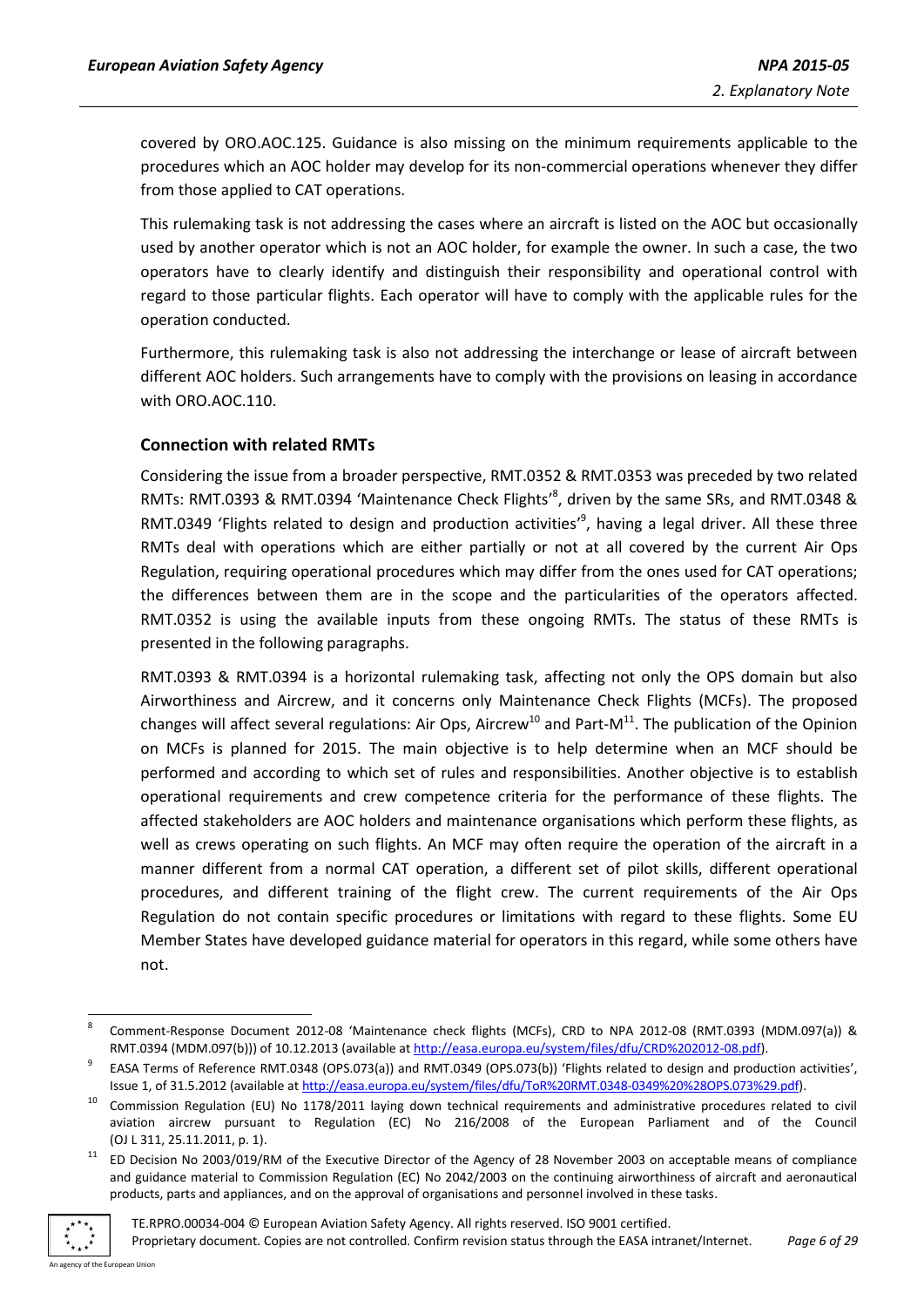The other related rulemaking task (i.e. RMT.0348 & RMT.0349) addresses flights related to Design and Production Activities (DA/PA). These are understood as flights related to the introduction of new aircraft types or changes to aircraft type designs. They are conducted by design and/or production organisations with or without a Design Organisation Approval (DOA) and/or a Production Organisation Approval (POA). Such flights include but are not limited to test flights, demonstration flights, customer acceptance flights, and ferry flights. Due to their specific nature, flights related to design and production activities are presently excluded from the Air Ops Regulation. Instead, they are carried out in accordance with national provisions while harmonised operational requirements should be provided in the area of air operations. RMT.0348 & RMT.0349 fill in this gap. The objective is to establish a uniform level of safety as well as harmonised conditions under which these flights are to be conducted.

As far as RMT.0352 & RMT.0353 is concerned, its scope covers all types of non-commercial operations, but again, from a different perspective: the operators affected are only the AOC holders and the aircraft concerned are those listed in their OpSpecs and are normally used for CAT operations. The main objectives of RMT.0352 & RMT.0353 are to bring more clarity as regards the identification of categories of non-commercial flights and to provide useful tools for operators to develop procedures in compliance with the minimum requirements applicable to various non-commercial operations. The end result will be the improvement of the general level of safety for non-commercial flights operated by AOC holders.

RMT.0352 & RMT.0353 will incorporate — partly in the case of the DA/PA flights — the outcome of both RMTs mentioned above. In an attempt to produce a consistent text for the common parts of all three interrelated RMTs, this draft proposal will not repeat the texts already published by the Agency in its various deliverables (ToR, NPA, CRD or Opinion, whichever the case may be), but will rather refer to them in their latest published version.

# **General context**

Tracing the rule's origin back to the former EU-OPS and JAR-OPS  $3^{12}$  requirements, a list of nonrevenue<sup>13</sup> flights had already been drawn up in EU-OPS<sup>14</sup> and JAR-OPS 3, Chapter 8.7, of the operations manual (Appendix 1 to OPS 1.1045 and JAR-OPS 3.1045 'Operations Manual Contents'). These documents briefly mentioned that the operations manual must include procedures and limitations, as well as 'the kind of persons who may be carried on such flights'. However, neither the EU-OPS/JAR-OPS 3 requirements nor the current Air Ops Regulation contain specific procedures or limitations for noncommercial flights in general. The guidance material developed by some national aviation authorities cannot ensure harmonisation across all EASA Member States.

In the current Air Ops Regulation, the rule ORO.AOC.125 'Non-commercial operations of aircraft listed in the operations specifications by the holder of an AOC' mentions 'non-commercial operations with an aircraft otherwise used for commercial air transport operations that is listed in the operations specifications of its AOC'. Further requirements refer to the operations manual which must include 'the identification and a description of the applicable requirements; a clear identification of any

<sup>14</sup> Commission Regulation (EC) No 859/2008 of 20 August 2008 amending Council Regulation (EEC) No 3922/91 as regards common technical requirements and administrative procedures applicable to commercial transportation by aeroplane (OJ L 254, 20.9.2008, p. 1).



 $12\,$ <sup>12</sup> Joint Aviation Authorities, Joint Aviation Requirements JAR–OPS 3, Commercial Air Transportation (Helicopters).

<sup>&</sup>lt;sup>13</sup> For clarification purposes, the terms 'non-revenue' and 'non-commercial' in relation to flights or operations are synonymous. The preference for one term in particular will be explained further in this chapter.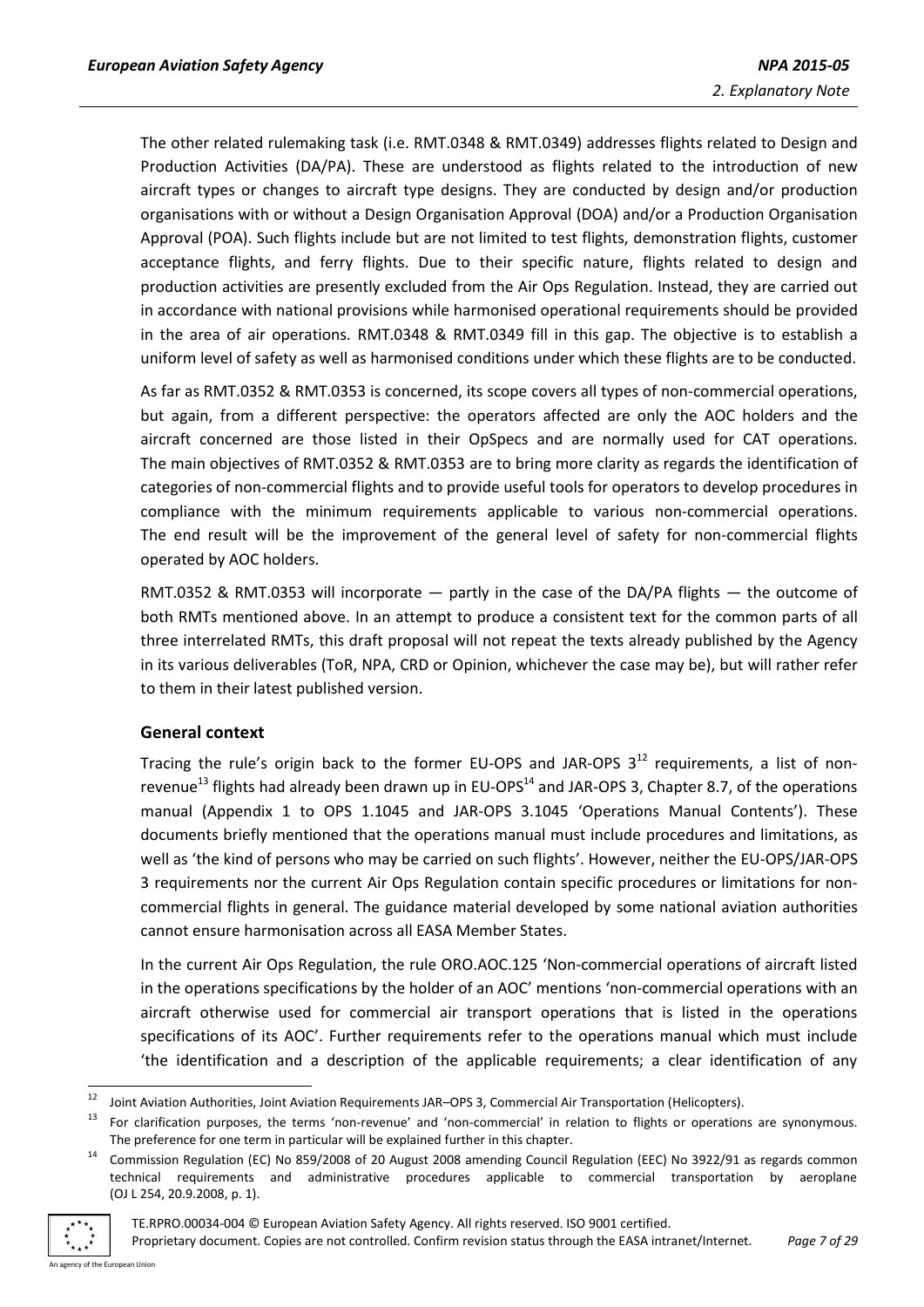difference between operating procedures used when conducting commercial and non-commercial operations', as well as 'a means of ensuring that all personnel involved in the operation are fully familiar with the associated procedures'. ORO.AOC.125 also requires that the differing operating procedures be submitted to the Competent Authority (CA) for prior approval.

These high-level provisions were introduced in the initial Air Ops Regulation to cover the period until the launch of this rulemaking task, which examines the issue in more detail.

AMC3 ORO.MLR.100 'Operations manual — general' preserves the EU-OPS and JAR-OPS 3 phraseology and the examples of non-commercial (or non-revenue) flights.

A detailed description of the issues and how they are being addressed can be found in Sections 2.3 and 2.4.

# *Rule applicability and risk assessment*

As far as the operational framework and the applicable requirements for such flights are concerned, different practices are currently used in the EASA Member States (MSs): several MSs require full compliance with Part-CAT rules for all flights; others declare that such flights are to be carried out in accordance with the applicable national, non-commercial rules; and some apply a mixed system depending on the flight. However, there is no uniform system to ensure consistency in deciding which rules should apply to non-commercial flights operated by AOC holders.

The Agency received several requests from national aviation authorities and operators to further clarify the intent of paragraph ORO.AOC.125 and how it should be implemented.

The use of the term 'non-commercial operations' in the context of ORO.AOC.125 does not imply that the AOC holder must apply Part-NCC/Part-NCO to its non-commercial flights. The AOC holder has the possibility to choose the most appropriate set of rules (CAT or NCC/NCO) to apply to non-commercial operations. To do that, the operator should first ensure that these flights are included in the safety risk assessment process.

Non-commercial operations involving different levels of risk may require different organisational supervision in operation. For example, a maintenance check flight, a positioning flight, and a training flight have different risk profiles. This is why the operator should include each type of non-commercial operation it performs in its risk assessment scheme with appropriate mitigation measures.

In order to have a proper risk assessment with adequate operating procedures and crew qualifications, operators need to have the same understanding of similar categories of non-commercial flights and the level of risk involved by each of them. This means having an accurate denomination of the various non-commercial types of operation, which is currently missing.

# *Terminology issues*

### *(a) Non-commercial operations — Terminology and classification*

The term 'non-revenue flights' is commonly used to identify different types of non-commercial flights conducted by an AOC holder. They are generally understood as flights with no intended fare-paying passengers or non-revenue-generating cargo/mail on board, such as the ones listed in EU-OPS and JAR-OPS 3 and in the subsequent AMC3 ORO.MLR.100: 'training flights, test flights, delivery flights, ferry flights, demonstration flights, positioning flights'.

An agency of the European Union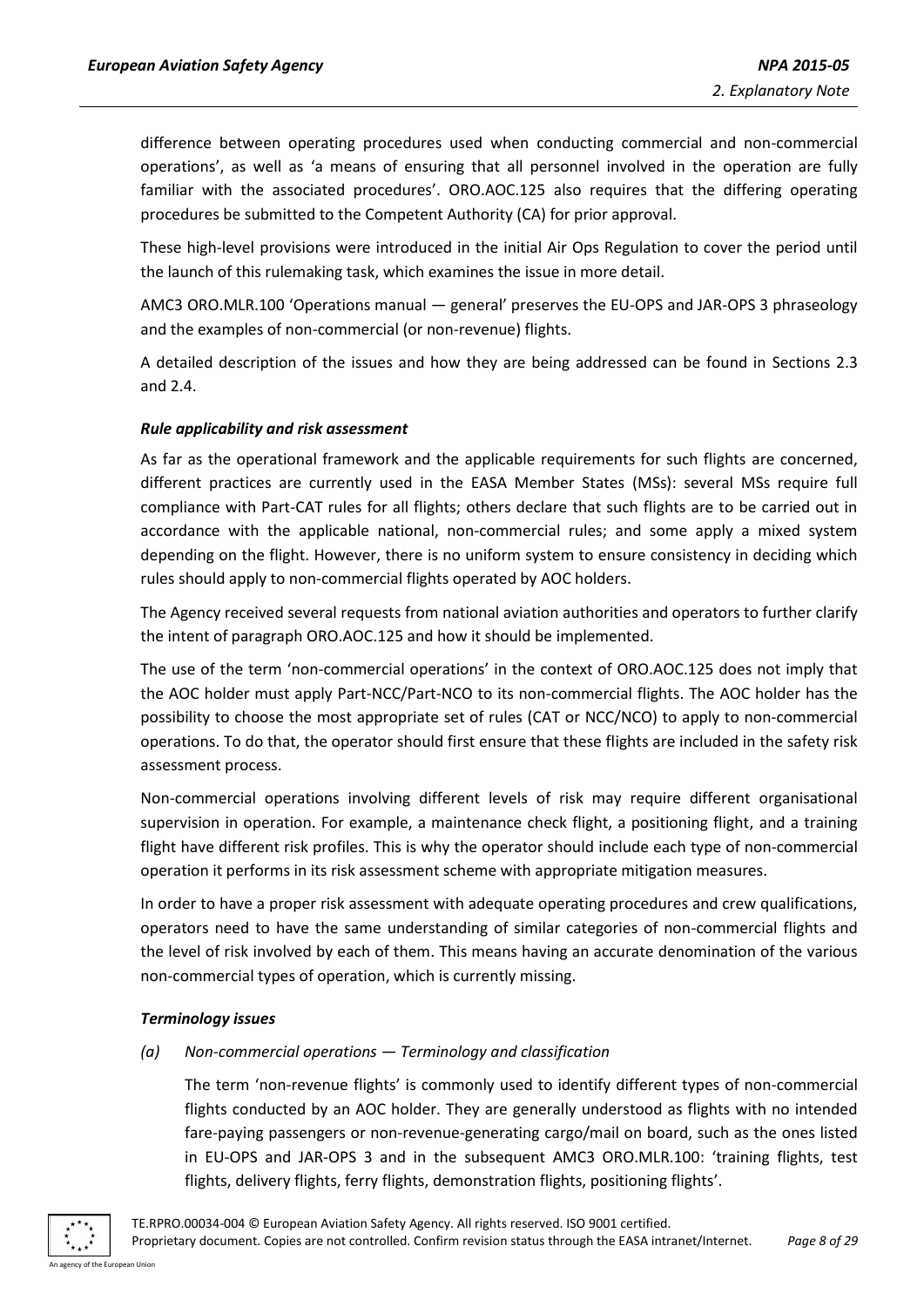Industry practice shows, however, that the terminology used for non-commercial flights (or nonrevenue flights, being the 'consecrated' term used) is much broader and subcategorisations exist. Thus, industry uses also terms like 'functional check flights', 'maintenance check flights', 'proving flights', 'charity flights', 'non-commercial flights', and 'technical flights'.

The variety of the terms used makes it difficult, and sometimes even confusing, to identify the actual type of flight an operator is performing. All these various terms could increase confusion for instance in the case of a flight at the end of a lease period, which is operated with mixed crews. This, in turn, could create misunderstandings in the application of proper operational procedures. There is a need for using the same terminology and classifying the non-commercial types of flights into larger groups to which similar operational requirements can be applied.

The Rulemaking Group, therefore, considered to detail the list of non-commercial flights, to give examples, and to list a number of terms commonly used in order to classify them according to type.

It should, however, be considered that regulatory action has limits as it cannot take into account the specific operating environment of each operation. Therefore, the logical steps would be for the operator to identify the types of its non-commercial flights in the framework of the safety risk assessment process; then, by properly identifying them, it becomes easier to distinguish the cases when special operating procedures are required to be developed and applied. Thus, the preference is to a performance-based approach, leaving to the operator enough flexibility to adapt its procedures to the risk level specific to each type of operation. Moreover, guidance on the preparation, programming and operational framework, qualifications and training of crews for the various categories of non-commercial flights have been included in the proposed rule.

### *(b) 'Non-revenue' versus 'non-commercial'*

The Rulemaking Group had extensive discussions about the terminology that should be used throughout the regulation (Implementing Rules (IRs) and Acceptable Means of Compliance (AMC)/Guidance Material (GM)) for consistency reasons. Two terms with the same meaning, i.e. 'non-revenue' and 'non-commercial', are currently used in the Air Ops Regulation and the associated EASA Decisions in relation to these flights. After evaluating the pros and cons for each term, the Rulemaking Group decided to choose the term 'non-commercial'. The reasoning is that the term 'commercial operation' is already defined in Article 3 of the Basic Regulation, so a 'non-commercial operation' is any operation which does not fall under the definition of 'commercial operation'. Proposing another definition for a term already defined in the current Regulation, without adding any new information, would only create confusion. 'Non-revenue flight' is a term inherited from EU-OPS and JAR-OPS 3, without being actually defined; some operators use this term to distinguish certain flights from the larger category of non-commercial flights only for accounting purposes. From an operational point of view, these two terms are treated as synonyms.

### *Relationship between ORO.AOC.125 and SPO activities*

AOC holders may also conduct commercial operations other than CAT. Such operations are classified as Specialised Operations (SPO) and fall under a declaration scheme (ORO.DEC.100); they could also be subject to a high-risk SPO authorisation (ORO.SPO.110). As the SPO concept is distinct from the one

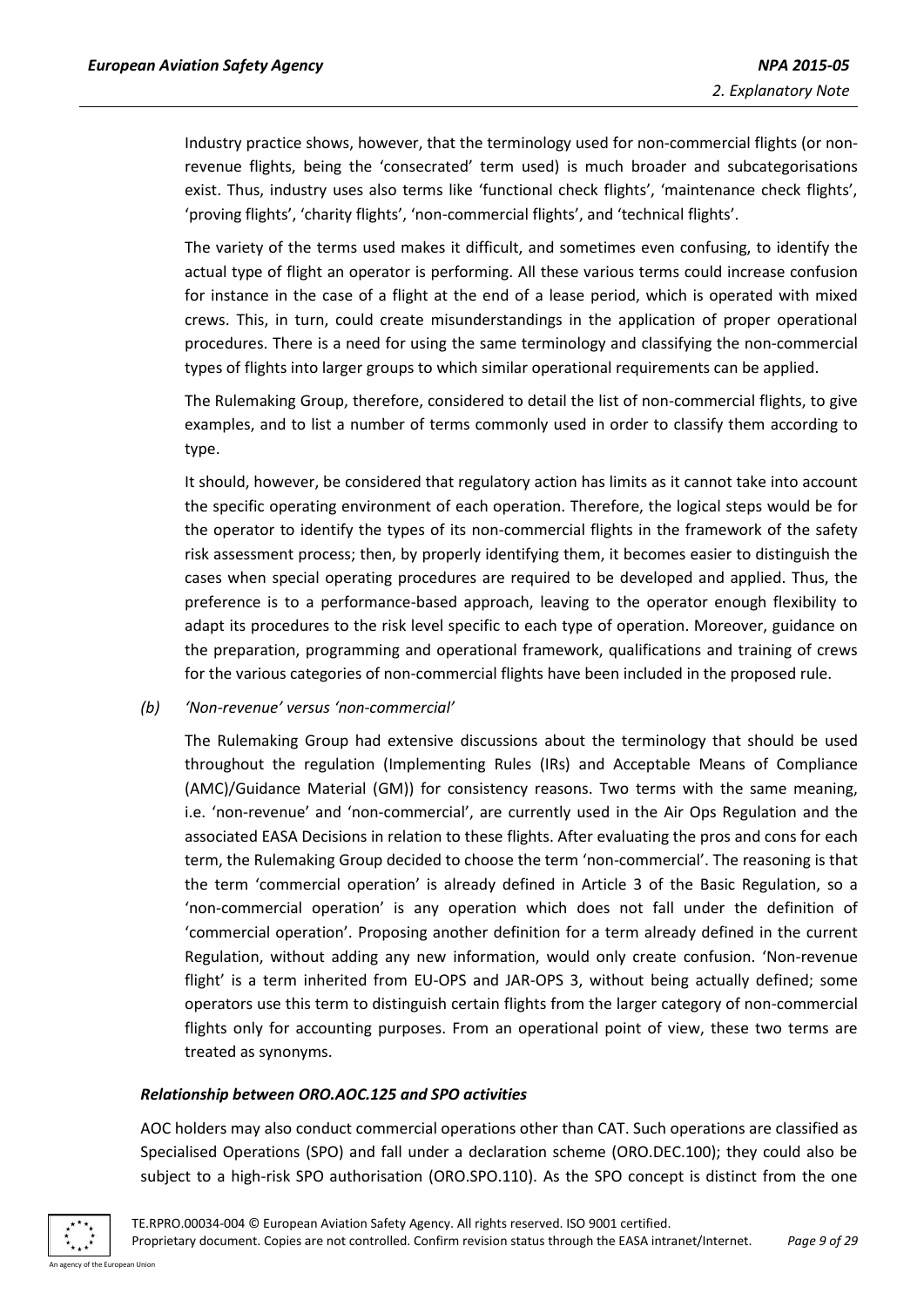applying to CAT operations, an AOC holder wishing to conduct commercial operations other than CAT will have to comply fully with Part-SPO and its associated procedures. This will also apply to the obligation of submitting a declaration.

The provisions of ORO.DEC.100 require an operator of complex motor-powered aircraft engaged in non-commercial operations, or non-commercial SPO, or commercial SPO to submit a declaration (Appendix 1 to Annex III 'Part-ORO'). Under paragraph ORO.AOC.125 (b), an AOC holder need not submit this declaration when conducting non-commercial operations with the aircraft listed in its OpSpecs, but only when conducting SPO activities.

This different administrative regime (declaration required for SPO activities but not for noncommercial operations of an AOC holder under ORO.AOC.125) is in fact substantiated in the different risk models applicable to CAT operations (and by extension to non-commercial operations) versus SPO operations. The SPO capabilities are not considered during the AOC certification process. The special operating procedures developed for SPO are very particular and adjusted to each type of SPO, therefore a different approach is required for these activities.

Waiving the declaration for SPO operations performed under ORO.AOC.125 would bring about consistency in the administrative procedures supported by both the AOC holder and the CA. Nevertheless, the data related to the SPO activities, currently comprised in the declaration, would have to be included in other documents of the AOC holder.

On the side of the CA, if the AOC holder is no longer required to submit a declaration for its SPO activities, the CA might lose evidence of these activities conducted by the AOC holders, which would impact on its continuous oversight process.

The NPA, therefore, proposes no change in this regard.

*Stakeholders are invited to provide their comments and feedback on this approach.*

# <span id="page-9-0"></span>*2.2. Objectives*

The overall objectives of the EASA system are defined in Article 2 of the Basic Regulation. This proposal will contribute to the achievement of the overall objectives by addressing the issues outlined in Chapter 2 of this NPA.

The specific objectives of this proposal are the following:

- To improve safety:
	- by specifying the minimum requirements for non-commercial operations by AOC holders related to the preparation, programming and operational framework, as well as to flight crew qualification, training and experience, as appropriate.
- To improve the cost-efficiency of regulation:
	- by establishing the relevant minimum number of cabin crew on non-commercial flights under ORO.AOC.125.
- To clarify the current rules:
	- by identifying the categories of flights which are considered as non-commercial flights by AOC holders;



TE.RPRO.00034-004 © European Aviation Safety Agency. All rights reserved. ISO 9001 certified. Proprietary document. Copies are not controlled. Confirm revision status through the EASA intranet/Internet. *Page 10 of 29*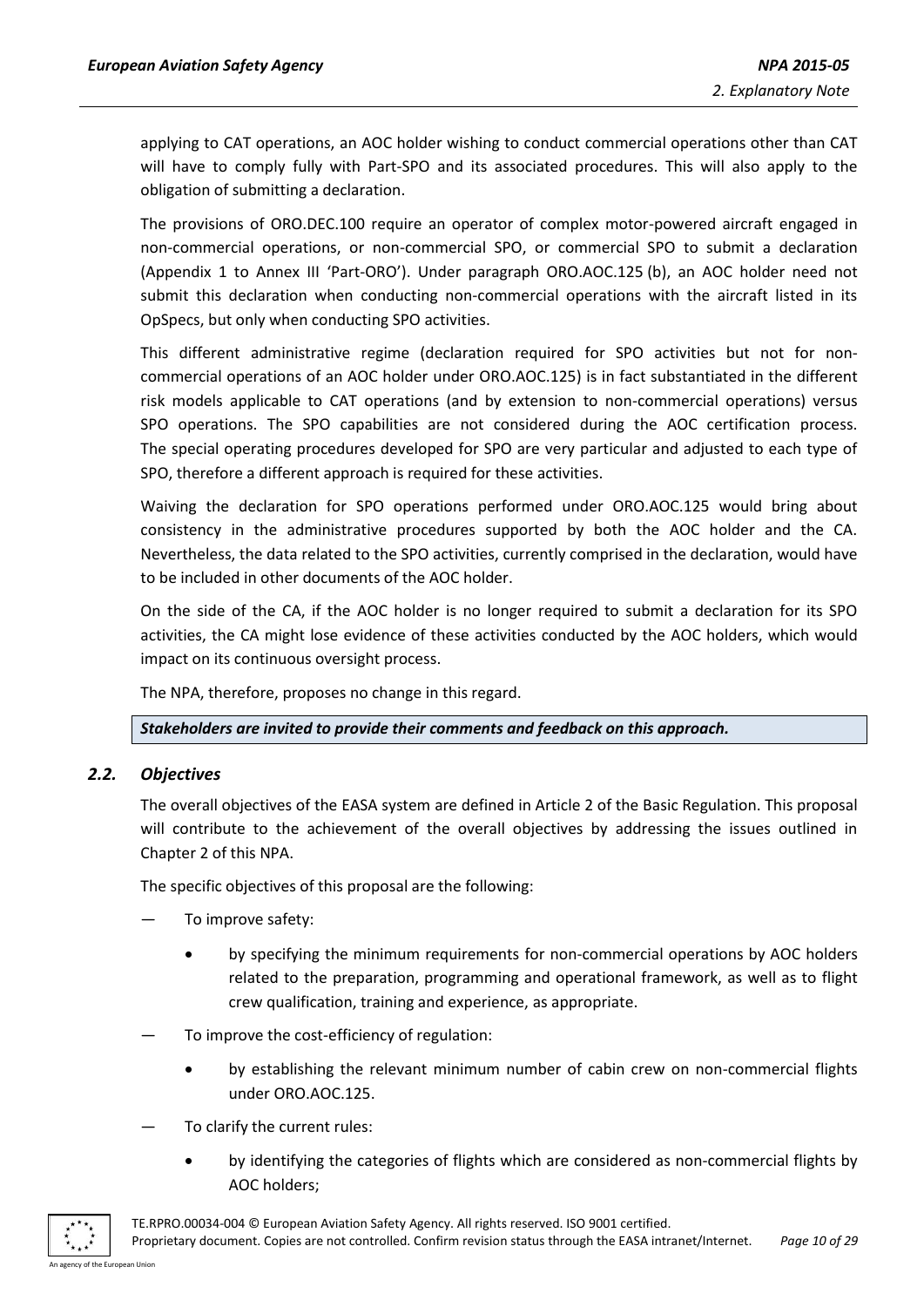- by standardising the unofficial terms used and to have a clear understanding of the different categories of non-commercial flights.
- To harmonise implementation.

# <span id="page-10-0"></span>*2.3. Summary of the Regulatory Impact Assessment (RIA)*

### <span id="page-10-1"></span>*2.3.1. Safety risk assessment*

The Perpignan accident involved seven fatalities and destruction of equipment. Therefore, the severity of occurrence has to be considered 'catastrophic'.

As described already, the purpose of the flight was to check the condition of the aeroplane at the end of a lease agreement. This type of flight is likely to be performed occasionally. Regarding this type of flight, the probability of occurrence of an accident due to the fact that there are no rules in place or that there is varying interpretation of the existing rules is considered to be improbable.

| Probability of                 |                | <b>Severity of occurrence</b> |                |              |                  |              |
|--------------------------------|----------------|-------------------------------|----------------|--------------|------------------|--------------|
| occurrence                     |                | <b>Negligible</b>             | <b>Minor</b>   | <b>Major</b> | <b>Hazardous</b> | Catastrophic |
|                                |                | 1                             | $\overline{2}$ | 3            | 5                | 8            |
| <b>Extremely</b><br>improbable | 1              |                               |                |              |                  |              |
| Improbable                     | $\overline{2}$ |                               |                |              |                  | 8            |
| Remote                         | 3              |                               |                |              |                  |              |
| <b>Occasional</b>              | 4              |                               |                |              |                  |              |
| Frequent                       | 5              |                               |                |              |                  |              |

This classification is illustrated in the safety risk matrix in Table 1 below<sup>15</sup>.

As the task addresses at least one SR, it is classified as being of medium significance.

### <span id="page-10-2"></span>*2.3.2. Who is affected?*

The affected parties are AOC holders conducting both CAT and other-than-CAT operations (noncommercial operations) with aircraft listed in the OpSpecs, as well as national aviation authorities. The proposal does not affect non-commercial or General Aviation operators.

However, one obstacle in the adoption of the proposed rules might be the fact that, as noncommercial operations of AOC holders were not addressed under the EU-OPS Regulation and JAR-OPS 3 rules, Member States apply different regimes and harmonisation may require national aviation authorities and some operators to change their procedures accordingly.

 $15$ <sup>15</sup> The matrix is based on the ICAO Safety Management Manual, Doc 9859 Safety Management Manual, 2nd Edition, 2009, and adapted to the Agency's impact assessment process. The green boxes correspond to low-significance issues, the yellow to mediumsignificance issues, and the red to high-significance issues.

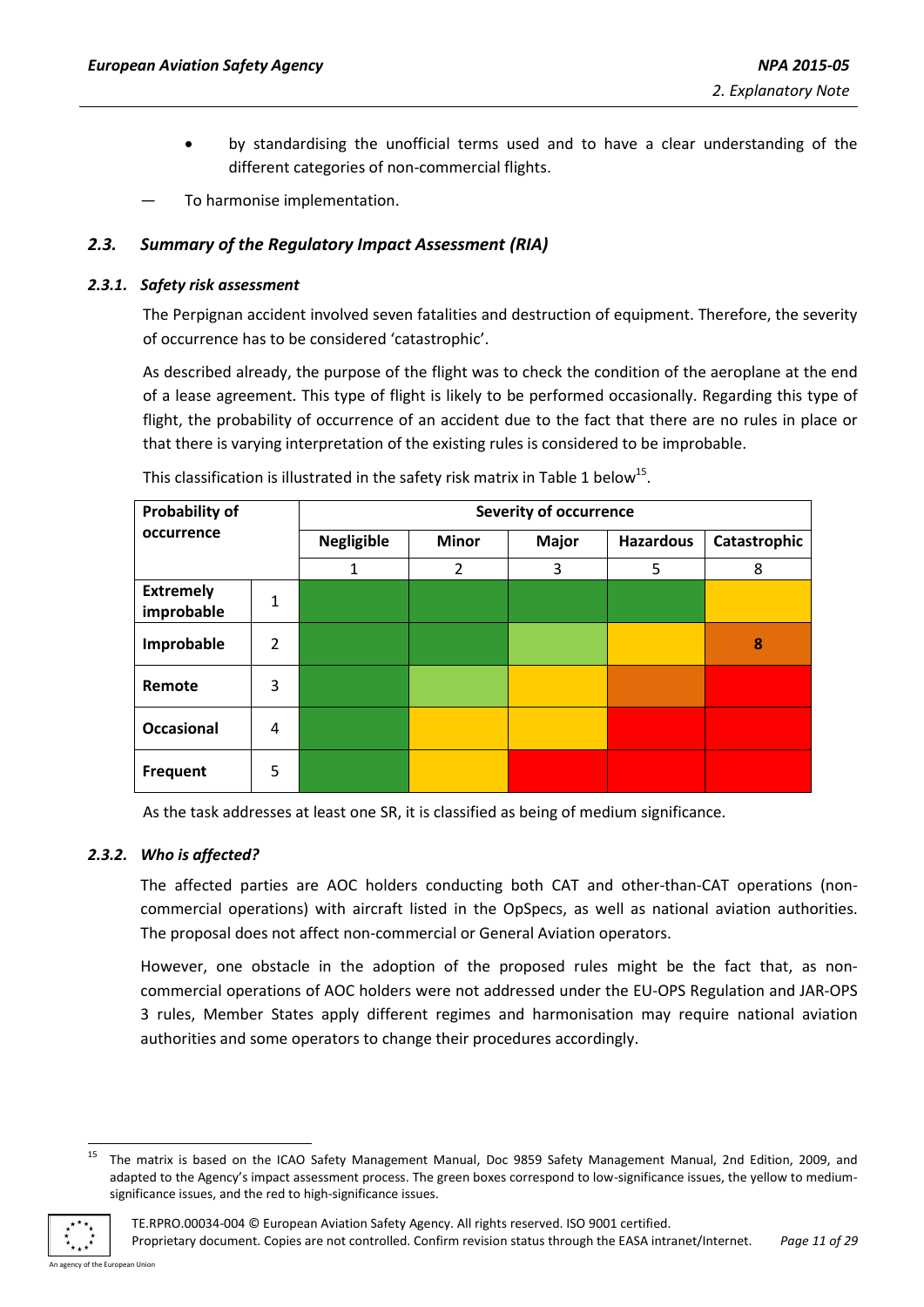# <span id="page-11-0"></span>*2.3.3. How could the issue/problem evolve?*

Leased aircraft make up a significant portion of the operational fleet worldwide. This situation is likely to increase singificantly in the future. Should that be the case, the number of acceptance flights, functional check flights or maintenance check flights — generally those types of flights requested by the lessor/owner at the end of a leasing period — may increase. The risk is that the operational and training requirements for non-commercial flights involving a higher level of risk (such as these ones) may not cover all the necessary elements if they are not properly identified as such and adequately described.

Without a regulatory change, the confusion existing today regarding the 'applicable requirements' and the adequate operational procedures for different types of non-commercial operations will remain. Moreover, the risk of not properly identifying the type of non-commercial flight to be performed is to end up choosing inappropriate safety procedures and crew.

Consequently, with no change to the current regulations, the safety risks already identified remain unaddressed.

### <span id="page-11-1"></span>*2.3.4. Policy options*

In order to achieve the objectives of this RMT, the options below were identified.

| <b>Option No</b> | <b>Description</b>                                  | <b>Consequences</b>                                                                                                                                                                                                                                                                                                                                                                                                                                                                                                                        |
|------------------|-----------------------------------------------------|--------------------------------------------------------------------------------------------------------------------------------------------------------------------------------------------------------------------------------------------------------------------------------------------------------------------------------------------------------------------------------------------------------------------------------------------------------------------------------------------------------------------------------------------|
| 0                | regulatory change/Ensure<br>No l<br>rule compliance | Risks remain as outlined in the issue analysis.<br>The current requirements will continue to be<br>implemented following different practices:<br>either full compliance with Part-CAT rules for all<br>flights of an AOC holder; or<br>applicable (national) non-commercial rules; or<br>mixed system, depending on the flight.<br>Lack of guidance on non-commercial operations<br>(definitions and minimum operating requirements)<br>would continue to lead to safety and cost-efficiency<br>issues with the current rule requirements. |
|                  | Amend the rule                                      | Clarify the existing rule.<br>Provide minimum requirements for non-commercial<br>flights while keeping flexibility for AOC holders to<br>address the safety of operation.                                                                                                                                                                                                                                                                                                                                                                  |

# **Table 1: Selected policy options**

### *Option 0 — No regulatory change/Ensure rule compliance*

The baseline option (Option 0) would not address the issue and the related safety concerns. Non-commercial flights performed by an AOC holder would continue to be operated in an unharmonised manner without specific guidance or with guidance kept at national level. Therefore, the risk of recurrent occurrences might remain.

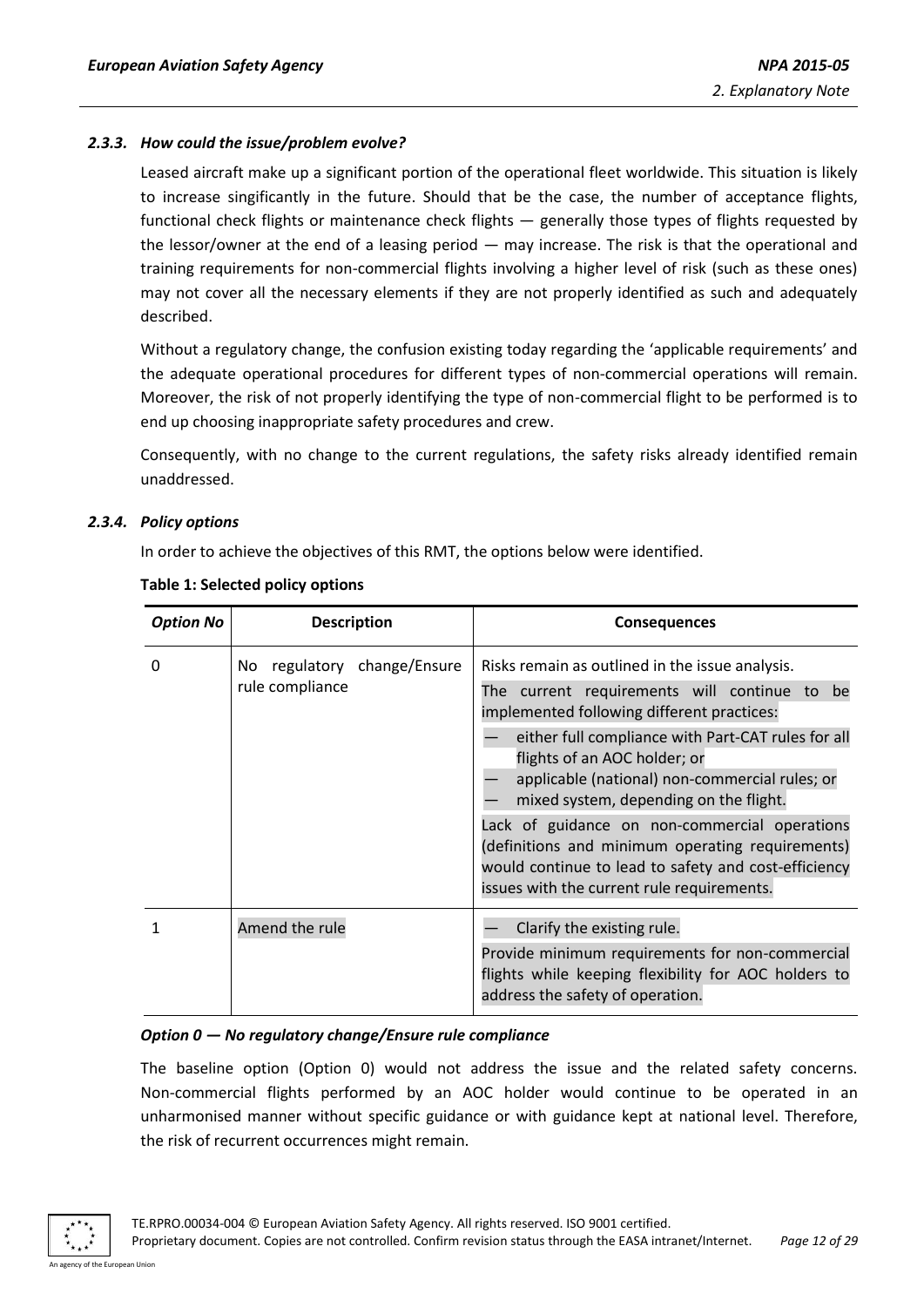It could be argued that the Perpignan accident described above is a special case, which may be due to non-compliance with the appropriate operational requirements. In fact, the Air Ops Regulation already contains provisions on non-commercial operations performed by an AOC holder and on the establishment of the appropriate operational procedures (rule ORO.AOC.125). Such procedures should contain the elements listed in the BEA recommendations. Furthermore, it should also be considered that the accident could have been avoided if the operator had developed appropriate risk mitigation measures for this type of operation.

It is the CA's duty to ensure the appropriate oversight of the operator, thus ensuring continued compliance with the rules. Aiming for the enforcement of this rule could already be a solution. However, the lack of guidance on what is considered to be non-commercial operation of an AOC holder or what the minimum operational requirements should be for these flights would remain unaddressed.

### *Option 1 — Amend the rule*

The Perpignan accident could be considered to be a justification to start a rulemaking task. Therefore, Option  $1$  — proposing to initiate regulatory action and to improve the definitions and the operational framework for non-commercial flights operated with aircraft listed in the OpSpecs by an AOC holder has to be taken into account.

Option 1 proposes new AMC and GM (AMC1 and GM1 to ORO.AOC.125(a)(2)(i); AMC1 and GM1 to ORO.AOC.125(a)(2)(ii)) to explain the intent of the rule and to assist operators and CAs in assessing the safety of non-commercial operations conducted under ORO.AOC.125. A clear identification of the applicable requirement for each type of non-commercial operation, together with the description of the different procedures used, using as guidance the minimum elements to be considered in the risk assessment process developed for the various types of operations performed under the AOC coverage would benefit both the airline operators in completing their operations manuals as well as the CAs in performing their oversight activities.

One should also keep in mind that certain categories of non-commercial operations involve a lower level of operational risk (private flights, leisure flights). Thus, it is not necessary for those noncommercial operations to be subjected to the same demanding requirements as the ones used for CAT operations, when the NCC/NCO set of rules ensures the minimum requirements needed for such flights. The rule needs to be specific enough to provide this flexibility to operators so that they can address both higher and lower levels of risk proportionately.

### <span id="page-12-0"></span>*2.3.5. Safety impact*

### *Option 0 — No regulatory change/Ensure rule compliance*

By choosing Option 0, the current safety issue would continue to exist.

The difficulty faced by operators and CAs alike in determining the minimum acceptable level of safety for a number of elements in the operational procedures would continue to generate enquiries and requests for more guidance. On the other hand, the lack of guidance may lead to the conduct of non-commercial operations at lower levels of safety, thus increasing the risk of accidents. Moreover, operators may apply different standards which could lead, for example, to misunderstandings between mixed crews when handing over an aircraft at the end of a lease. The approval of the current different procedures used by operators would continue at national level and there would be no harmonisation in the rule implementation.

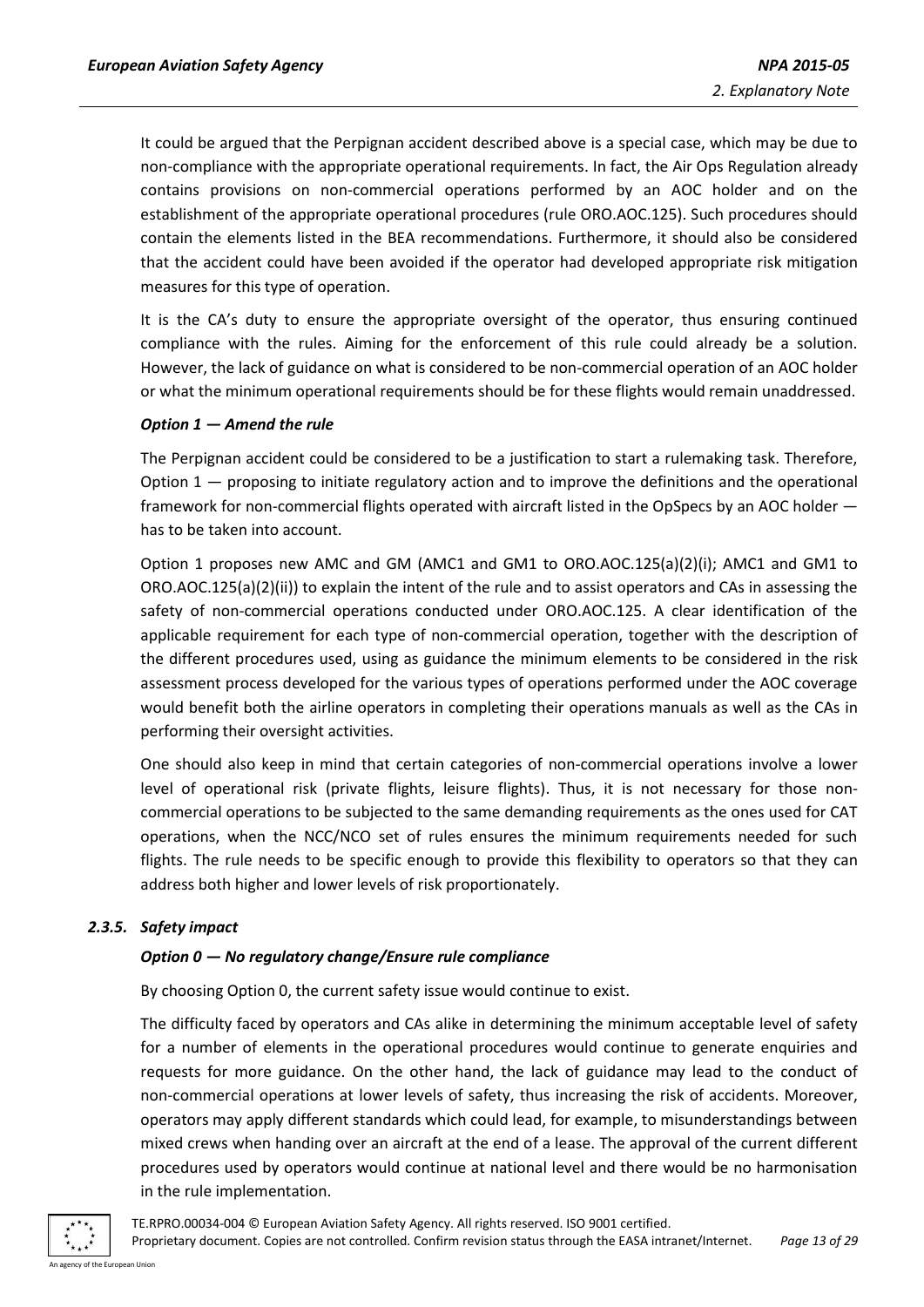### *Option 1 — Amend the rule*

Amending the rule would compensate for the lack of information mentioned above. This NPA also proposes Guidance Material on how such flights should be evaluated within the framework of the safety management system. This approach ensures enough flexibility for the operator when choosing which provisions it may apply to its non-commercial operations, keeping at the same time its operation compliant with the minimum safety requirements.

The proposed additional clarifications would bring about an increased level of safety and legal certainty.

Therefore, Option 1 is considered to have a positive impact.

Summary

| <b>Type of impact</b> | Option 0 | <b>Option 1</b> |
|-----------------------|----------|-----------------|
| Safety impact         | $-10$    |                 |

### <span id="page-13-0"></span>*2.3.6. Environmental impact*

This proposal has no impact on the environment.

# <span id="page-13-1"></span>*2.3.7. Social impact*

This proposal has no social impact.

### <span id="page-13-2"></span>*2.3.8. Economic impact*

### *Option 0: No regulatory change/Ensure rule compliance*

Despite the fact that most large operators already apply similar procedures to the ones proposed in this NPA, Option 0 does not address the lack of guidance in the current regulatory framework which triggers implementation issues.

Option 0 is thus considered to have no impact.

### *Option 1 — Amend the rule*

Operators are requested to have a scheme for non-commercial flights in place. As most large operators already apply similar procedures to the ones proposed in this NPA, a global low-cost impact for the AOCs which are not yet in line with Option 1 may occur due to the number of working hours to be spent on updating the operations manuals with different operational procedures for non-commercial operations whenever the AOC holder decides to apply procedures other than CAT.

The European Union's budget, EU Member States, internal market and competitiveness are not affected by this proposal. There would be no economic impact on the national aviation authorities either.

Option 1 is considered to have both a negative and a positive economic impact.

Summary

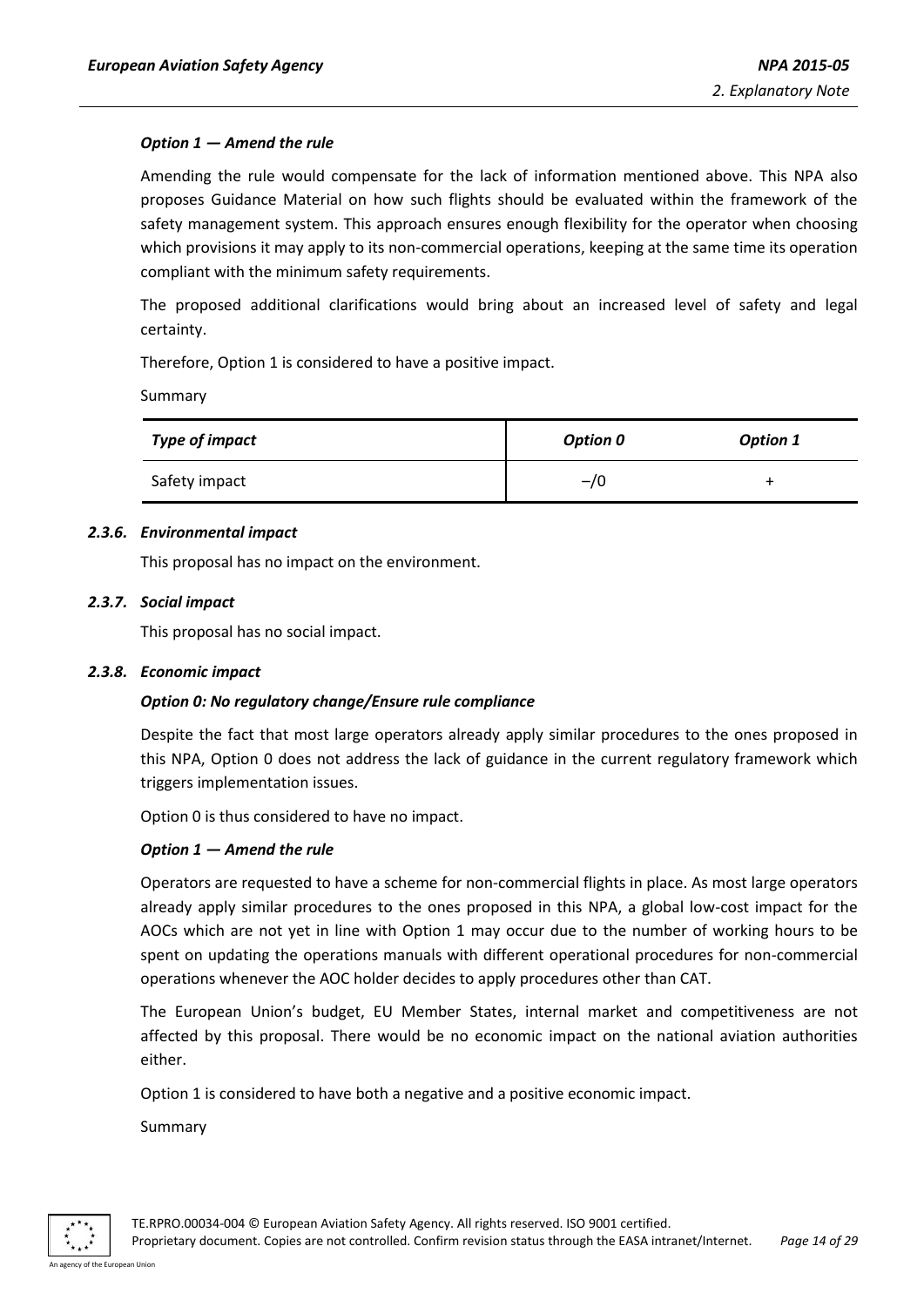| Type of impact  | Option 0 | <b>Option 1</b> |
|-----------------|----------|-----------------|
| Economic impact |          | — / +           |

### <span id="page-14-0"></span>*2.3.9. General Aviation and proportionality issues*

This RMT is not relevant to the General Aviation community.

The situation would not change with Options 0 and 1, i.e. no impact on General Aviation.

### *Proportionality*

With Option 1 (amend the rule), the additional AMC and GM will provide explanations on the applicability and flexibility of the rule. AOC holders have already enough flexibility in choosing the minimum requirements they should apply to their non-commercial operations. The new AMC and GM will provide more guidance on how the rule should be understood and implemented. The rule is flexible enough to allow operators to adjust their own procedures proportionately to the risk level implied by a certain type of non-commercial operation. There is no impact on proportionality.

### Summary

| <b>Type of impact</b>  | Option 0 | <b>Option 1</b> |
|------------------------|----------|-----------------|
| Proportionality impact |          |                 |

### <span id="page-14-1"></span>*2.3.10. Impact on 'better regulation' and harmonisation*

### *Option 0 — No regulatory change/Ensure rule compliance*

The situation described in Section 2.1 would not change with Option 0, i.e. no impact.

### *Option 1 — Amend the rule*

Firstly, the rule proposal brings about consistency in the terminology used (by proposing the adoption of the term 'non-commercial' instead of 'non-revenue', and a new classification of these flights).

Secondly, the proposed AMC and GM clarify the intent of ORO.AOC.125. The guidelines for the risk assessment of a non-commercial flight performed by an AOC holder would contribute to a harmonised implementation at European level.

Thirdly, the simplification is benefitting both the AOC holders and the CAs, as it alleviates the prior approval of the different procedures developed by the AOC holder for its non-commercial operations.

There is no impact on the EU Member States' obligations towards ICAO.

This proposal does not conflict with other EU legislation or existing national legislation.

Option 1 is considered to have a positive impact on 'better regulation' and harmonisation.

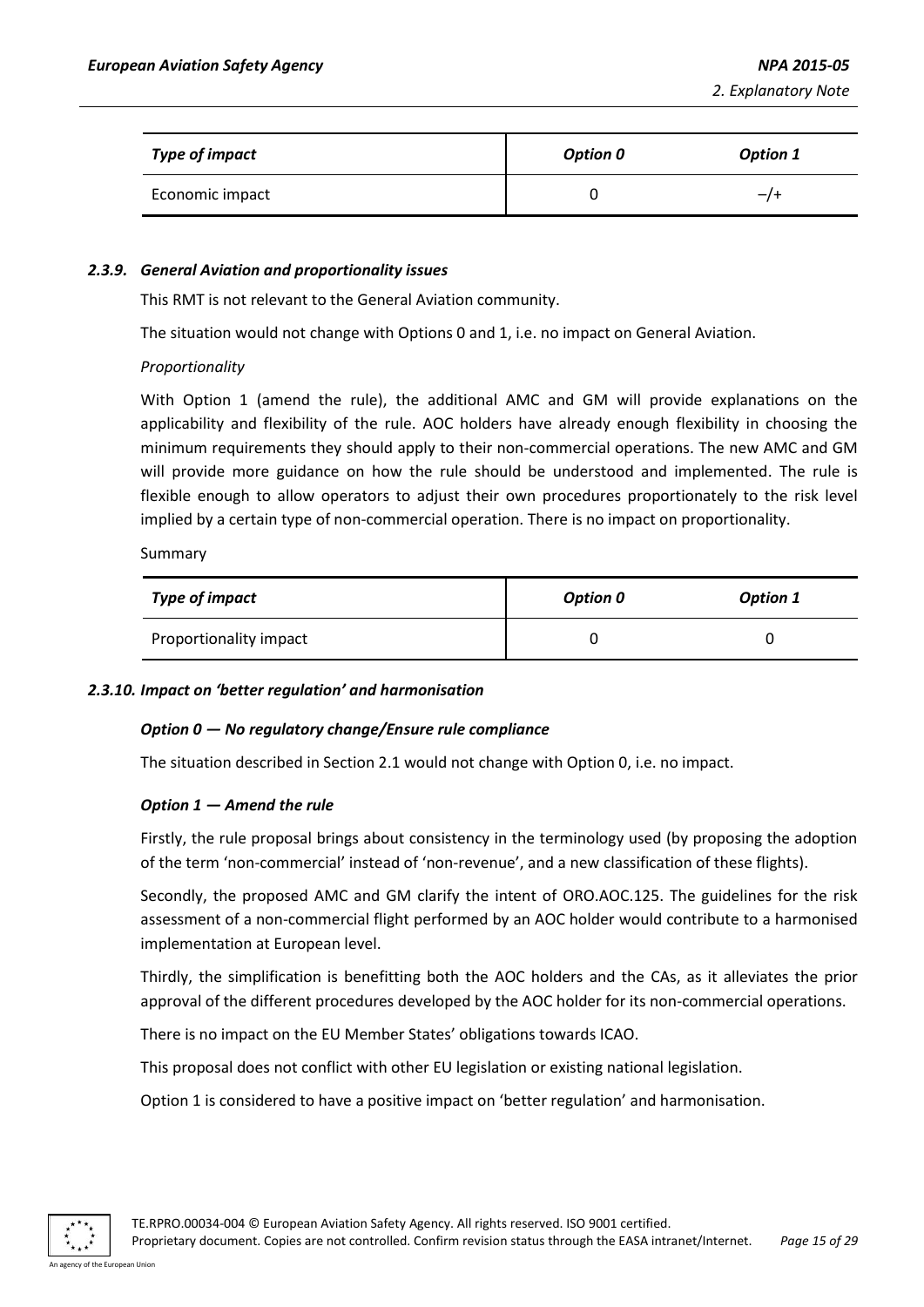Summary

| <b>Type of impact</b>                           | Option 0 | <b>Option 1</b> |
|-------------------------------------------------|----------|-----------------|
| Impact on 'better regulation' and harmonisation |          |                 |

### <span id="page-15-0"></span>*2.3.11. Comparison and conclusion*

### **Table 2: Summary of impacts per option**

| <b>Type of impacts</b>                | <b>Option 0</b> | <b>Option 1</b> |
|---------------------------------------|-----------------|-----------------|
| Safety impact                         | $-1/0$          | $\ddot{}$       |
| Environmental impact                  | 0               | 0               |
| Social impact                         | $\mathbf 0$     | 0               |
| Economic impact                       | 0               | $-$ /+          |
| Proportionality issues                | 0               | 0               |
| 'Better regulation' and harmonisation | 0               | $\ddot{}$       |
| <b>Overall impact</b>                 | $-1/0$          | $-l+$           |

This NPA proposes to complete the missing guidance on how the provisions of the paragraph related to non-commercial operations performed by an AOC holder should be implemented (ORO.AOC.125).

Considering the assessments presented in the previous chapters, and given that Option 0 does not address the issue, the preferred option is Option 1.

### <span id="page-15-1"></span>*2.4. Overview of the proposed amendments*

This is a summary of the proposed changes:

**Annex I (Definitions):** New definitions are introduced for demonstration flights, functional check flights, maintenance check flights, and relocation flights.

### **Annex II (Part-ARO):**

Appendix II 'Operations Specifications' is modified in the text of Note #20 to remove the words referring to aircraft used for non-commercial operations, as the prior approval for these operations is deleted from paragraph ORO.AOC.125. The change is made for consistency reasons with the amendment to ORO.AOC.125.

### **Annex III (Part-ORO):**

GM3 ORO.GEN.130(b) 'Changes related to an AOC holder – Changes requiring prior approval' is modified by deleting point (e), which referred to non-commercial operations performed by an AOC holder, to be consistent with the removal of the prior approval by the CA.

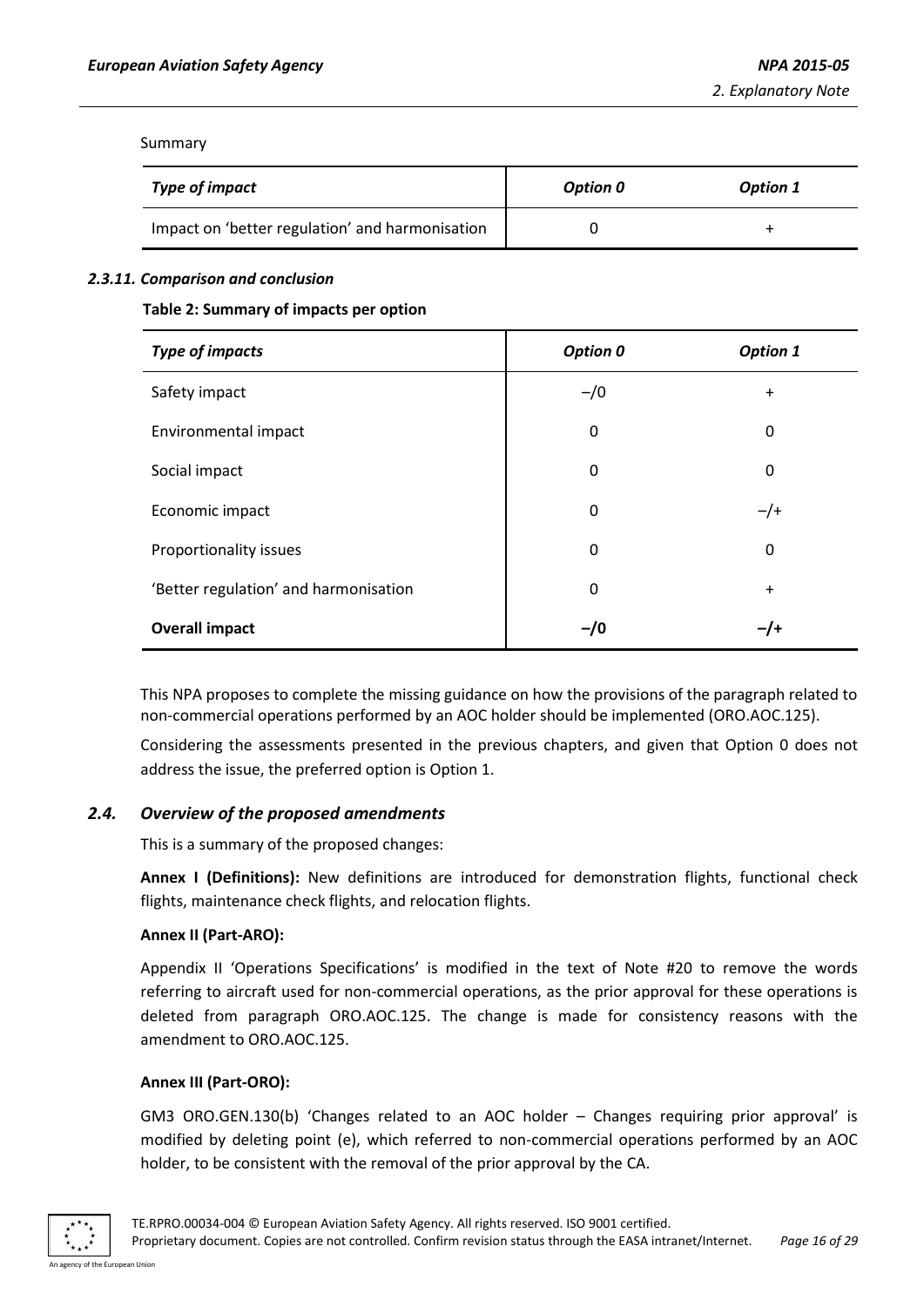ORO.AOC.125 'Non-commercial operations of aircraft listed in the operations specifications by the holder of an AOC' is modified with the removal of the prior approval by the CA, which is stipulated in paragraph (a)(2). The arguments supporting this proposal are as follows:

- These operations have to be included in the operator's safety management system according to ORO.GEN.200 'Management system', so that they are verified by the CA in this context.
- The different procedures would continue to be submitted to the CA anyway, but not for prior approval.
- The CA monitors the AOC holder's CAT operation through its regular oversight activities, so the AOC holder is an already known and trusted entity to the CA.
- Non-commercial operations performed by non-commercial operators in accordance with the provisions of Annex VI (Part-NCC) or Annex VII (Part-NCO) are not required to apply for prior approval of their operation, so this proposal would be proportionate.

The new GM1 ORO.AOC.125 'Rule applicability' explains to what extent the provisions of this rule apply to the non-commercial operations of an AOC holder. It also explains which rules should apply if the operational control of the flight is transferred to another operator.

The new GM1 ORO.AOC.125(a)(2) 'List of non-commercial flights performed by an AOC holder' is added to provide a non-exhaustive list of non-commercial terms that identify various types of operations which an AOC holder may conduct.

The inclusion of new definitions for several types of flights generated the necessity to subcategorise them and provide examples of other terms used in order to define the same types of operation:

- demonstration flights ((route) proving flights, public relations flights);
- functional check flights (acceptance flights, maintenance check flights<sup>16</sup>);
- relocation flights (ferry flights, delivery flights, positioning flights, recovery flights);
- training flights;
- other non-commercial flights (charity flights, leisure flights).

The definitions and examples are introduced in order to support AOC holders in identifying these flights if they use a different terminology, and in implicitly choosing the adequate operational framework. This will also ease the standardisation of the various terms used to define different noncommercial types of flights.

*Stakeholders (AOC holders) are invited to confirm the classification of flights.* 

The new AMC1 ORO.AOC.125(a)(2)(i) 'Identification of the applicable requirements' specifies the minimum requirements with which an operator should comply when conducting operations other than CAT – Part-NCC/Part-NCO or Part-SPO, depending on the type of operation. This means that the rule also offers flexibility to the operator to apply the requirements for CAT operations to its noncommercial operations, if it wishes to ensure a higher level of safety than the minimum required.

<sup>16</sup> <sup>16</sup> A definition of 'maintenance check flight' is proposed in the EASA [Comment-Response Document 2012-08](http://easa.europa.eu/system/files/dfu/CRD%202012-08.pdf) 'Maintenance check flights (MCFs)', to be included in Annex I to Commission Regulation (EU) No 965/2012 on air operations.

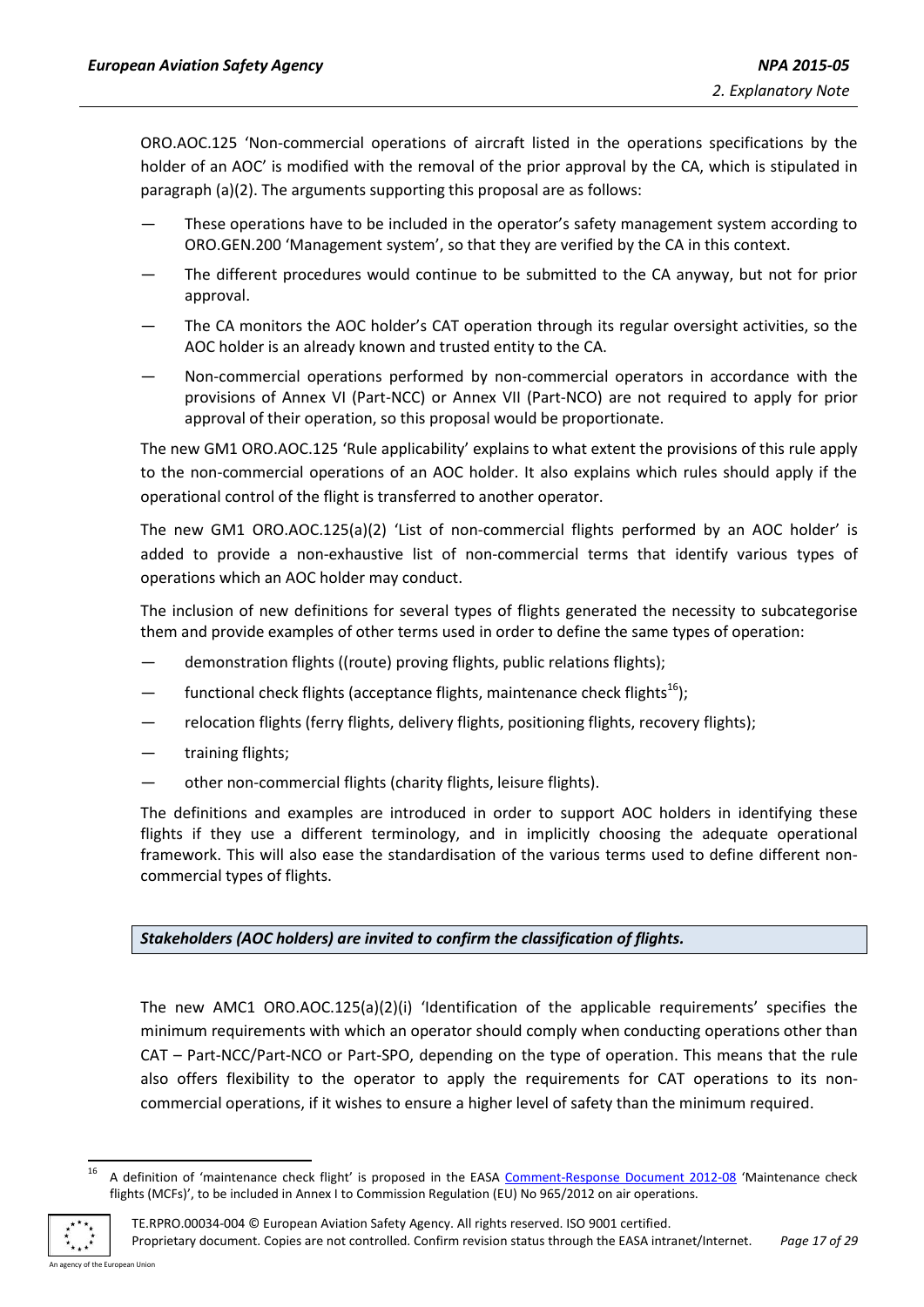The new GM1 ORO.AOC.125(a)(2)(i) 'Identification of the applicable requirements' is added to provide explanations related to the intent of the rule and the principle behind it.

A new AMC1 ORO.AOC.125(a)(2)(ii) 'Minimum elements of risk assessment' is added to prevent the safety risks identified in the issue analysis by providing a minimum set of elements which an operator should consider when performing the risk assessment of its non-commercial operations (e.g. flight profile, operating procedures, workload, and fatigue management). These elements may be the same or different from the AOC holder's CAT operation. If they differ, they should be included in the operator's risk assessment and addressed properly. This is also conceived as a tool to be used by CAs in their assessment of the operator's management system, especially the risk assessment process.

Most MSs and experts share the view that fatigue is a hazard 'with memory', which means that the fatigue that is accumulated during operations, whether conducted within the remits covered by an AOC or outside these remits, has an impact on the pilots' alertness in the subsequent flights. Cumulative fatigue remains an issue regardless of the type of operations. A new AMC2 ORO.AOC.125(a)(2)(ii) 'Flight and duty time limitations and rest requirements for mixed operations' is added to cover the mixed operations performed by an AOC holder under ORO.AOC.125. Mixed operations are understood to be combinations of CAT, non-commercial and specialised operations.

A new AMC3 ORO.AOC.125(a)(2)(ii) 'Categories of passengers carried on board' is added to distinguish between two categories of passengers on non-commercial flights carrying maximum 19 passengers and no cabin crew assigned on board. There are passengers (usually the operator's employees) who are knowledgeable about cabin safety and passenger protection (such as crew members), and passengers who have no such knowledge (operator's employees who are not familiar with safety and emergency procedures, media representatives, operator's guests, etc.). Different mitigation measures should be ensured for each of these two categories of passengers.

The new GM1 ORO.AOC.125(a)(ii) 'Examples of differences in operational procedures applied to noncommercial operations' provides a non-exhaustive list of elements for which the operator may develop different procedures for its non-commercial operations as compared to its CAT operations. For example: performance requirements, crew licensing and qualification requirements, crew composition requirements, or aircraft equipment requirements. The purpose of this non-exhaustive list is to offer the AOC holder some guidelines along which it may identify different operational procedures and flight crew training requirements for its non-commercial operations. The list may vary in complexity. The operator may add its own elements to the list or shorten it by preserving the same operational procedures as in its CAT operations for a number of elements on the list. The list provides examples of areas where the operational procedures could be different (applying different minimum requirements) per type of operation.

GM2 ORO.AOC.125(a)(2)(ii) proposes a flight programme which the AOC holder could use for its noncommercial operation.

AMC3 ORO.MLR.100 'Operations manual — General. Contents — Commercial Air Transport operations' is amended for consistency reasons; the examples of non-commercial operations provided in OM-A Chapter 8.7 'Non-revenue flights' are deleted and replaced with a reference to ORO.AOC.125 'Non-commercial operations of aircraft listed in the operations specifications by the holder of an AOC'.

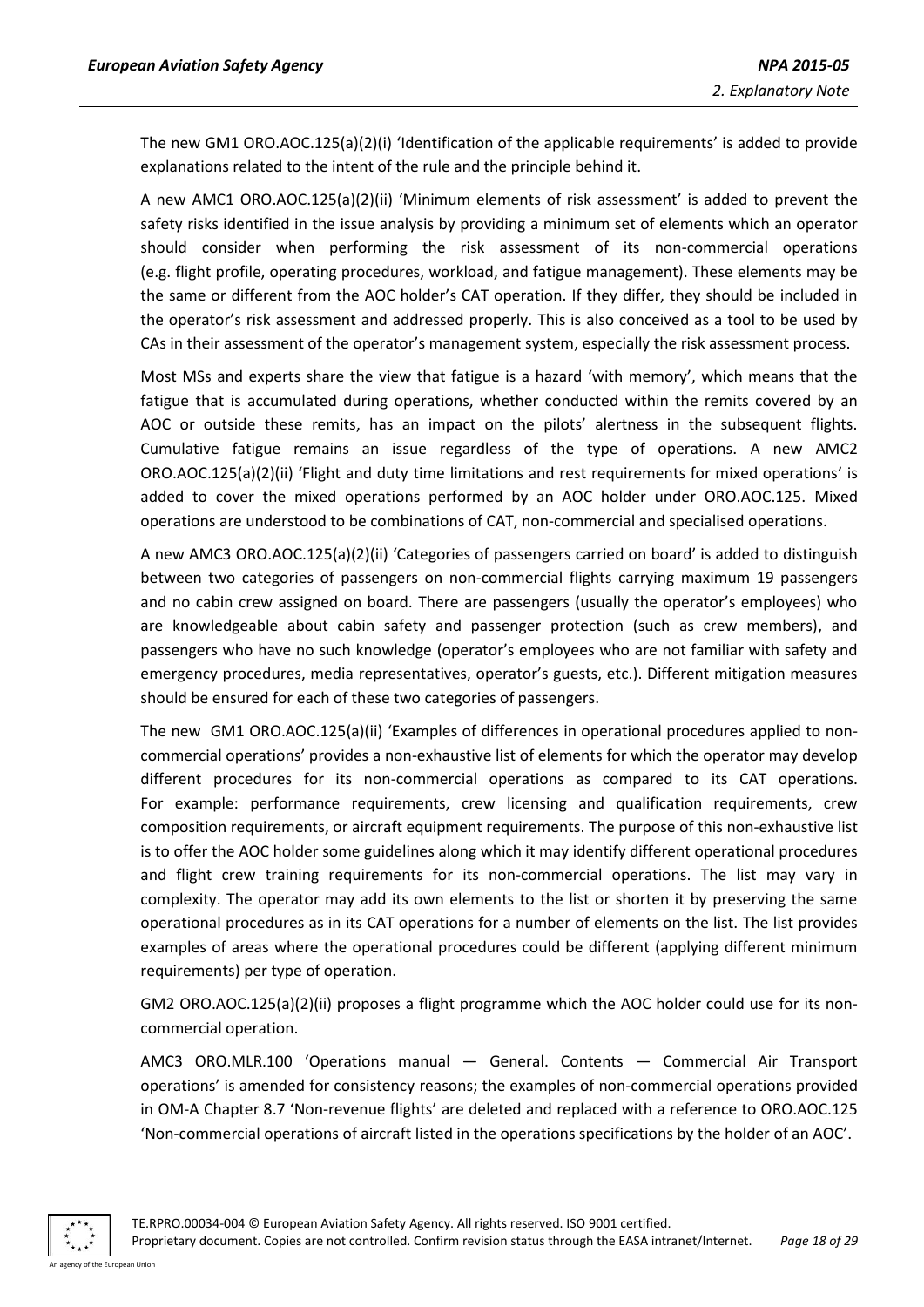GM1 ORO.MLR.105(d)(3) 'Minimum equipment list  $-$  Scope of the MEL' is amended for consistency reasons; the examples of non-commercial operations are deleted and replaced with a more general phraseology.

Current provisions (ORO.CC.100(a)) state that 'at least one cabin crew member shall be assigned for the operation of aircraft with a Maximum Operational Passenger Seating Configuration (MOPSC) of more than 19 when carrying one or more passenger(s)'. This requirement may be superfluous especially for a flight with only a few passengers on board, where most or all of whom are the operator's safety critical professionals. The AOC holder may also conduct non-commercial flights with a reduced number of passengers on board, on condition that mitigation measures are implemented (passenger briefing and cabin safety instructions prior to the flight; special seating arrangements). Currently, flying without a cabin crew assigned on board a non-commercial flight is not allowed under the current rule for aircraft with an MOPSC over 19. In order to address these issues, paragraph (d) is added in ORO.CC.100 'Number and composition of cabin crew'. It reviews the appropriate minimum number of cabin crew required on board non-commercial flights. The text has been developed with the support of the Agency's cabin safety experts. The Rulemaking Group agreed that an AOC holder may perform a non-commercial flight with no cabin crew assigned for the operation of the aircraft, without compromising the safety of the flight, provided that certain requirements are followed: to carry maximum 19 passengers on board and to develop and implement additional mitigation measures in order to ensure appropriate protection of the passengers on board. The number of 19 was proposed as a maximum in order to be consistent with the provisions of ORO.CC.100(a), according to which at least 1 cabin crew has to be assigned for the operation of aircraft with an MOPSC of more than 19 when carrying 1 or more passengers, which implies that no cabin crew is required for aircraft with an MOPSC 19 or less. The Rulemaking Group was aware that there are certain types of aircraft which do require a minimum number of cabin crew on board according to the certification approval for cabin configurations, and the proposed alleviation cannot overrule the certification requirements.

A new AMC1 ORO.CC.100(d) 'Number and composition of cabin crew — Additional mitigation measures for non-commercial operations performed by an AOC holder with maximum 19 passengers and no assigned cabin crew' is added to explain the type of mitigation measures that the operator has to apply when operating non-commercial flights with no cabin crew assigned on board.

A new GM1 ORO.CC.100(d) 'Number and composition of cabin crew — Certification approval aspects' is added to provide some clarifications on the certification process of the cabin configuration of an aircraft and to explain that the alleviation proposed in ORO.CC.100(d) applies to non-commercial flights performed by an AOC holder under certain conditions.

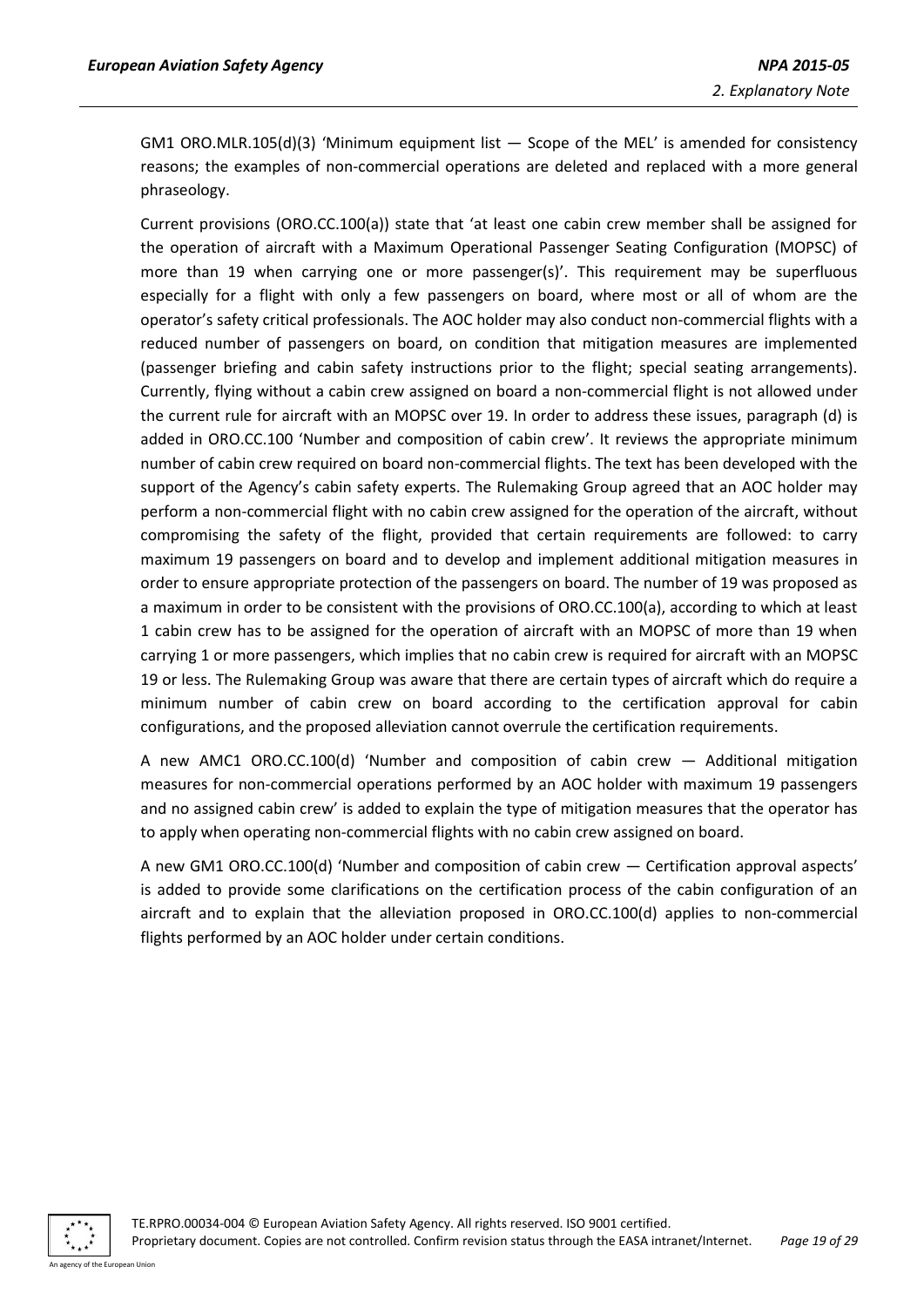# <span id="page-19-0"></span>**3. Proposed amendments**

The text of the amendment is arranged to show deleted text, new or amended text as shown below:

- (a) deleted text is marked with strike through;
- (b) new or amended text is highlighted in grey;
- (c) an ellipsis (…) indicates that the remaining text is unchanged in front of or following the reflected amendment.

# <span id="page-19-1"></span>*3.1. Draft Regulation (Draft EASA Opinion)*

The following changes are proposed to Commission Regulation (EU) No 965/2012.

### <span id="page-19-2"></span>*3.1.1. Annex I 'Definitions for terms used in Annexes II to VIII' — Proposed amendments*

New definitions are proposed:

- (39) 'demonstration flight' means a flight to demonstrate the aircraft's capabilities to persons on board;
- (53) 'functional check flight' means a flight performed to assess or demonstrate the aircraft's serviceability;
- (79) 'maintenance check flight' means a flight carried out to provide reassurance of the aircraft's performance or to establish the correct functioning of a system that cannot be fully established during ground checks:
	- (a) as required by the Aircraft Maintenance Manual (AMM) or any other maintenance data issued by the design approval holder for the continuing airworthiness of the aircraft; or
	- (b) after maintenance, as required by the operator; or
	- (c) as required by the maintenance organisation for verification of a successful defect rectification; or
	- (d) to assist with fault isolation or troubleshooting.
- (106) 'relocation flight' means a flight with the purpose of changing the aircraft's location;

### <span id="page-19-3"></span>*3.1.2. Annex II 'Authority requirements for air operations' (Part-ARO) — Proposed amendments*

The following change is proposed to Appendix II to Part-ARO:

### **Operations specifications, EASA Form 139**

(…)

Note 20 – Others:

20. Other approvals or data can be entered here, using one line (or one multi-line block) per authorisation (e.g. short landing operations, steep approach operations, helicopter operations to/from a public interest site, helicopter operations over a hostile environment located outside a congested area, helicopter operations without a safe forced landing capability, operations with increased bank angles, maximum distance from an adequate aerodrome for two-engined aeroplanes without an ETOPS approval, alternal used for non-commercial operations).

### <span id="page-19-4"></span>*3.1.3. Annex III 'Organisation requirements for air operations' (Part-ORO) — Proposed amendments*

ORO.AOC.125 is amended as follows:



An agency of the European Union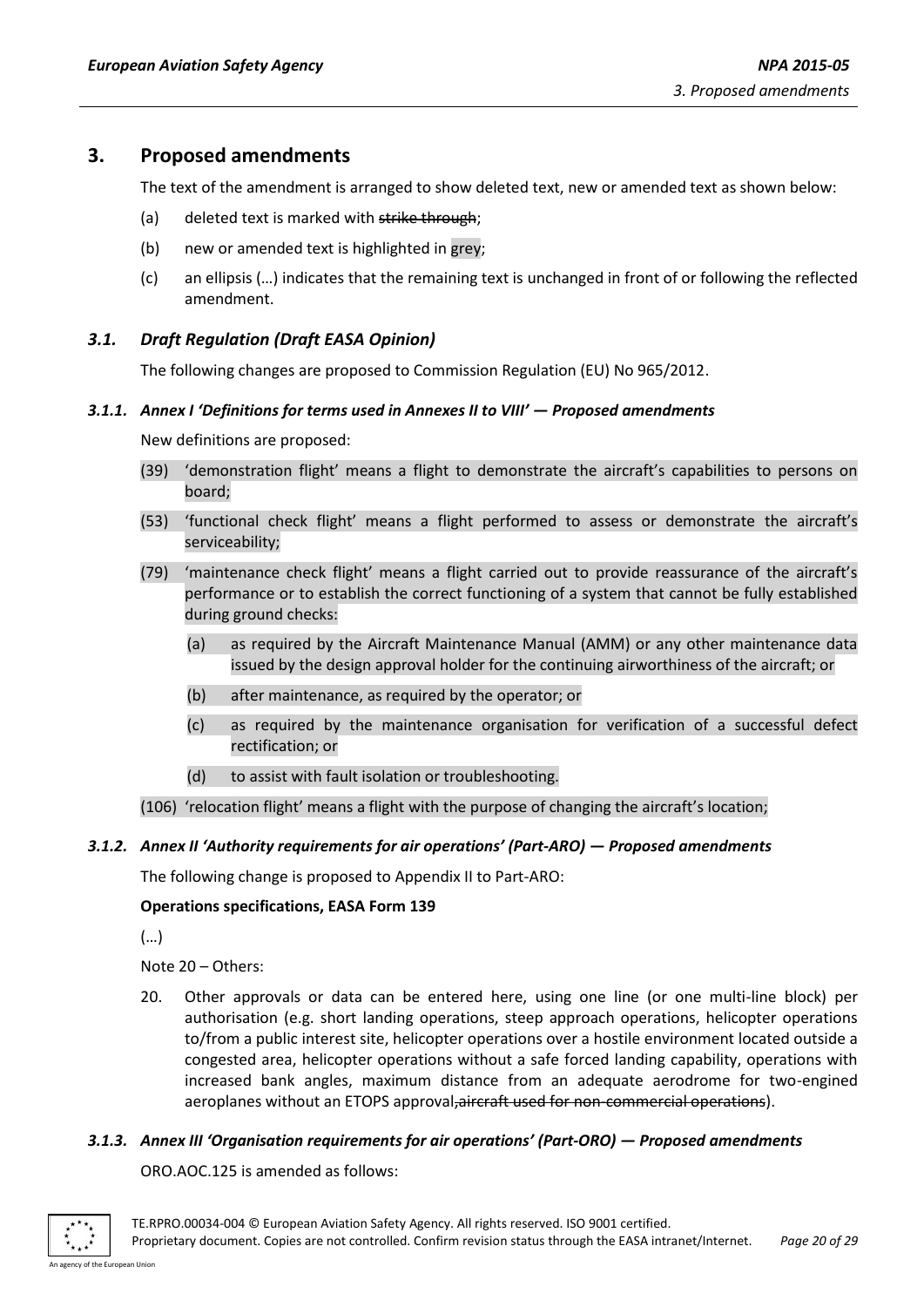# **ORO.AOC.125 Non-commercial operations of with aircraft listed in the operations specifications by the holder of an AOC**

- (a) The holder of an AOC may conduct non-commercial operations with an aircraft otherwise used for commercial air transport operations that is listed in the operations specifications of its AOC, provided that the operator:
	- (1) for maintenance check flights, the operator complies with Annex VIII (Part-SPO);
	- (2) for all other flights, the operator describes such operations in detail in the operations manual, including:
		- (i) identification of the applicable requirements;
		- (ii) a clear identification of any differences between operating procedures used when conducting commercial air transport and non-commercial operations;
		- (iii) a means of ensuring that all personnel involved in the operation are fully familiar with the associated procedures;
	- (23) the operator submits notifies the identified differences between the operating procedures referred to in (a)( $\frac{42}{i}$ )(ii) to the competent authority for prior approval.
- (b) An AOC holder conducting operations referred to in (a) shall not be required to submit a declaration in accordance with this Part.

A new paragraph (d) is inserted in ORO.CC.100:

### **ORO.CC.100 Number and composition of cabin crew**

- (…)
- (d) For non-commercial operations of an AOC holder, a maximum of 19 passengers may be carried without an assigned cabin crew member on board only if specific safety and emergency procedures are established in the operations manual and are approved by the competent authority. These procedures shall also cover passenger seating and briefing, as appropriate to the categories of passengers carried on board, and shall take into account the relevant data included in the certification approval of the aircraft cabin configuration used by the operator.

# <span id="page-20-0"></span>*3.2. Draft Acceptable Means of Compliance and Guidance Material (Draft EASA Decision)*

# <span id="page-20-1"></span>*3.2.1. ED Decision 2014/017/R (AMC and GM to Part-ORO of Regulation (EU) No 965/2012) — Proposed amendments*

In GM3 ORO.GEN.130(b), the text from paragraph (e) is deleted and paragraphs are renumbered:

### **GM3 ORO.GEN.130(b) Changes related to an AOC holder**

CHANGES REQUIRING PRIOR APPROVAL

- (…)
- (e) specific safety and emergency procedures for non-commercial operations performed by AOC holders with maximum 19 passengers on board and no assigned cabin crew<del>non-commercial</del> operations by air operator certificate (AOC) holders;
- (…)

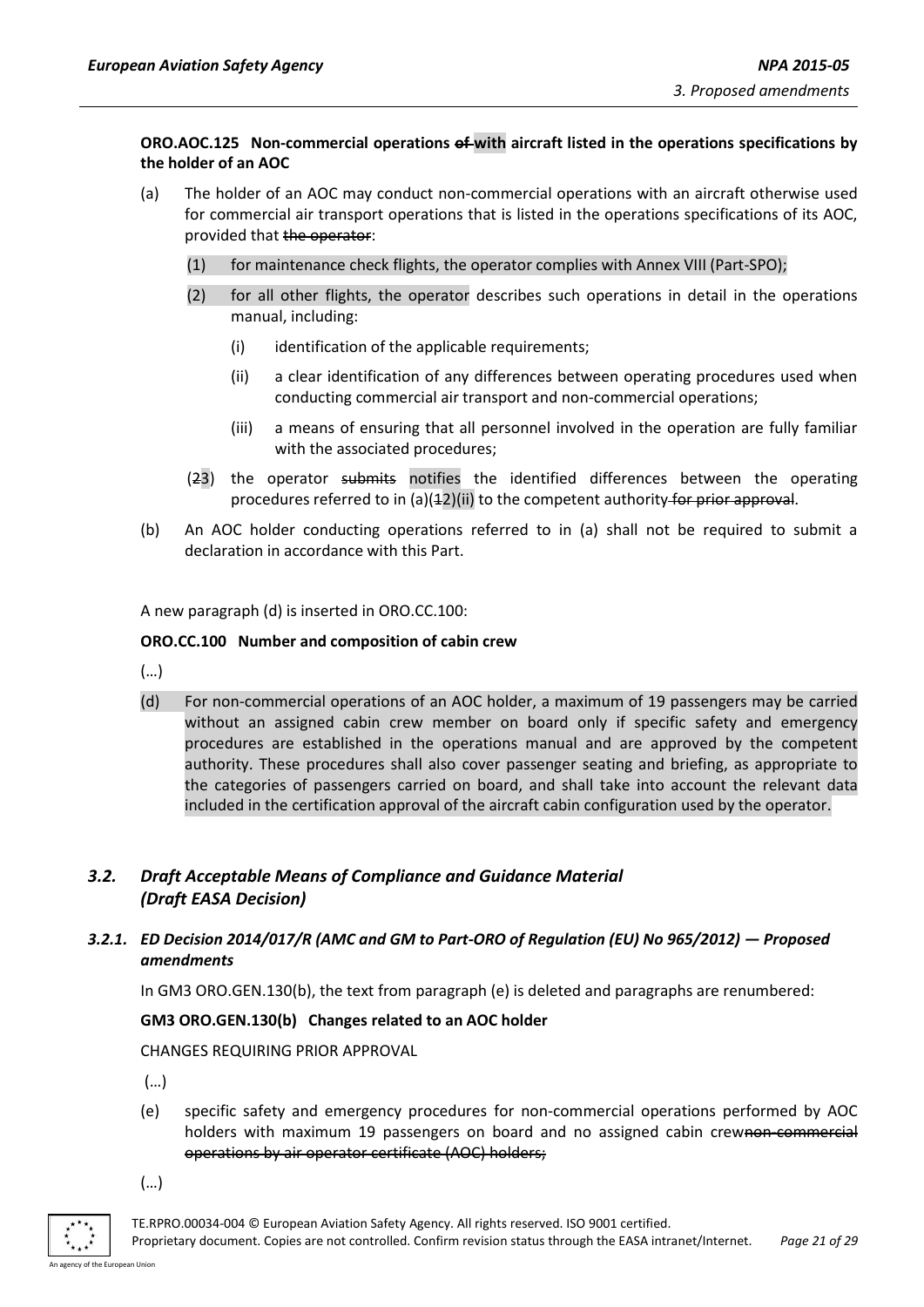New GM1 and GM2 to ORO.AOC.125 are proposed:

# **GM1 ORO.AOC.125 Non-commercial operations with aircraft listed in the operations specifications by the holder of an AOC**

### RULE APPLICABILITY

If the operator of a particular non-commercial flight is the AOC holder and the aircraft is listed in its AOC, the provisions of ORO.AOC.125 apply.

If the operational control is transferred from the AOC holder to another operator, then the provisions of ORO.AOC.125 do not apply anymore since the AOC holder is no longer the operator of the aircraft. The new operator has to comply with the appropriate rules, e.g. Part-NCC for non-commercial operations with complex aircraft, Part-SPO for specialised operations, etc., and has to submit a declaration in accordance with ORO.DEC.100.

# **GM1 ORO.AOC.125(a)(2) Non-commercial operations ofwith aircraft listed in the operations specifications by the holder of an AOC**

### LIST OF NON-COMMERCIAL FLIGHTS PERFORMED BY AN AOC HOLDER

The following non-exhaustive list of terms should be used to identify non-commercial flights with aircraft operated by an AOC holder under ORO.AOC.125:

### DEMONSTRATION FLIGHTS

The purpose of a demonstration flight is to demonstrate the aircraft's handling, performance, and functionalities to the competent authority, the media, or to the actual or potential buyers or lessees. The following subcategories of flights may be declared as demonstration flights, depending on the aircraft status and the flight profile:

- (a) (route) proving flight: a flight to demonstrate the aircraft's flying characteristics and systems to the competent authority, for verification of compliance with the operational requirements, as per ARO.GEN.310(a).
- (b) public relations flight: a flight targeting official or media representatives.

FUNCTIONAL CHECK FLIGHTS

- (a) Acceptance flight: a flight for the purpose of demonstrating to customers (lessee, buyer) the actual compliance of the aircraft with the contractual specifications. It involves serviceability aspects.
- (b) Maintenance Check Flight (MCF), as defined in Annex I (Definitions) to Commission Regulation (EU) No 965/2012. The operational framework as well as crew qualification and training requirements are detailed in CRD 2012-08 on 'MCFs'.

Examples of terms used for an MCF: technical flight, engineering flight, acceptance flight.

- (c) Check flights: flights with the purpose of testing or checking a piece of equipment, which is outside the scope of the MCF;
- (d) Flighs performed before the transfer of ownership or at the end of a leasing period.

### RELOCATION FLIGHTS

(a) 'Ferry flight': a flight to a location for maintenance purposes. The aircraft may not be fully serviceable.

Examples of ferry flights:

(1) unpressurised flight,



TE.RPRO.00034-004 © European Aviation Safety Agency. All rights reserved. ISO 9001 certified.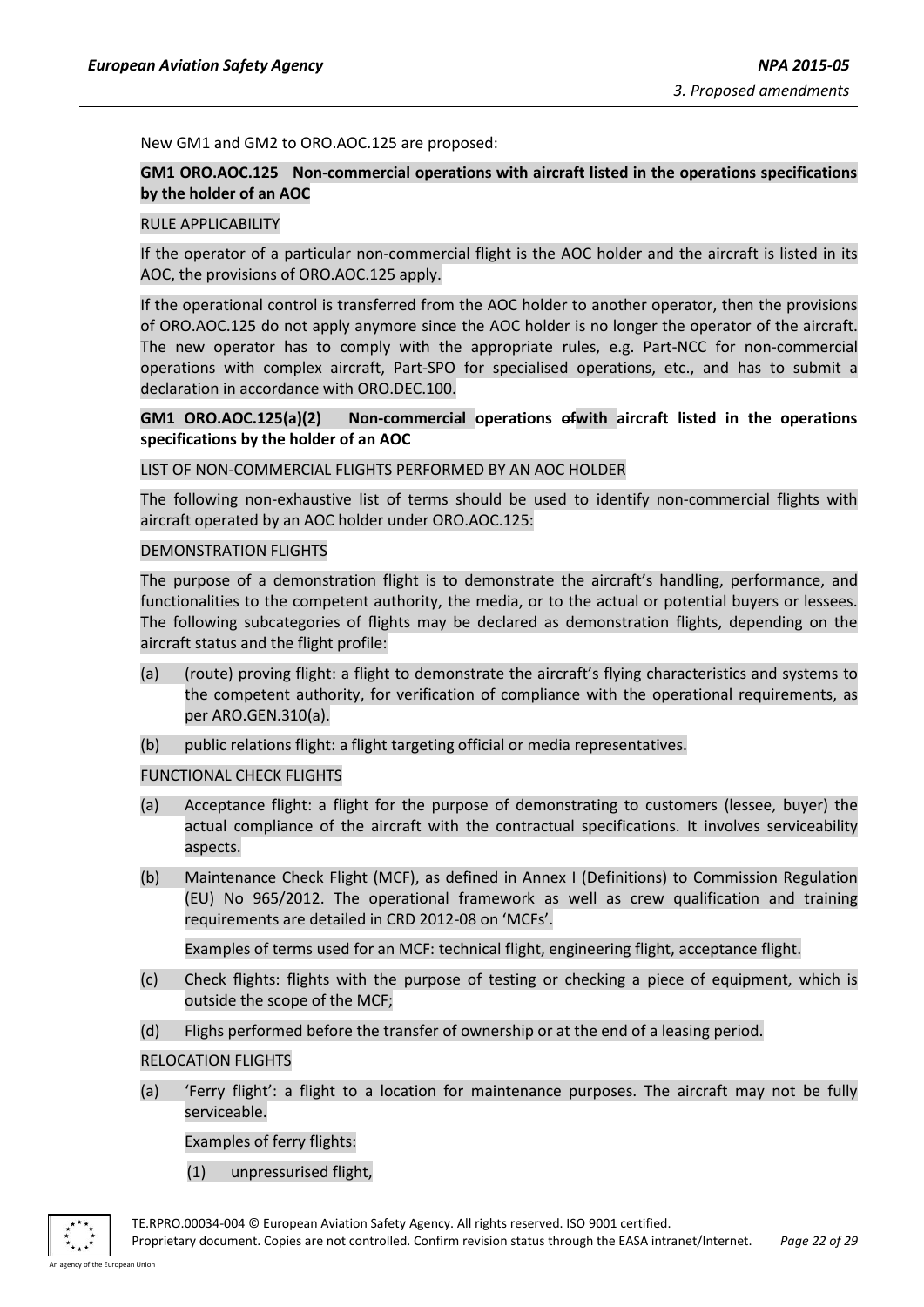- (2) gear-down flight,
- (3) flight with one engine inoperative, etc.
- (b) 'Delivery flight': a flight to transfer the aircraft from the acceptance location (manufacturer, refurbishment location, previous owner, lessor/lessee, long-term storage) to the operator's base.
- (c) 'Positioning flight': a flight to position the aircraft and its crew members to a location from which a further flight will be performed.

For a positioning flight, the aircraft is considered to be fully serviceable.

(d) 'Recovery flight': a flight to position a serviceable aircraft from its current location to an adequately secure location for various reasons (to remove it from a hazardous area, or to recover it from the previous operator whose operator licence may be no longer valid).

### TRAINING FLIGHTS

- (a) 'Licensing training': a flight with the purpose of obtaining or maintaining the aircrew licence. Refer to Article 5.5 of the Air Ops Regulation.
- (b) 'Operating training': a flight performed by the operator with the purpose of training, checking and/or familiarising a crew member with the operator's procedures linked to the aircraft being operated. A training flight is usually conducted using the procedures detailed in OM D for CAT operators.

### OTHER NON-COMMERCIAL FLIGHTS

Examples (non-exhaustive list):

- (a) Private flights or leisure flights,
- (b) Charity flights.

These flights are performed at the full cost of the AOC holder or the owner.

For these flights, the operational control remains with the AOC holder.

### A new AMC to ORO.AOC.125(a)(2)(i) is proposed:

**AMC1 ORO.AOC.125(a)(2)(i) Non-commercial operations ofwith aircraft listed in the operations specifications by the holder of an AOC**

### IDENTIFICATION OF THE APPLICABLE REQUIREMENTS

If the operator develops for its non-commercial operations different procedures from the ones used for CAT operations, the provisions of Annex VI (Part-NCC), Annex VII (Part-NCO) or Annex VIII (Part-SPO), as appropriate, should be used as the minimum requirements to demonstrate compliance with this rule.

For any non-commercial flight, the operator should mention the applicable category in its flight-related documents (OFP, loadsheet, etc.) prior to the flight.

### A new GM to ORO.AOC.125(a)(2)(i) is proposed:

# **GM1 ORO.AOC.125(a)(2)(i) Non-commercial operations ofwith aircraft listed in the operations specifications by the holder of an AOC**

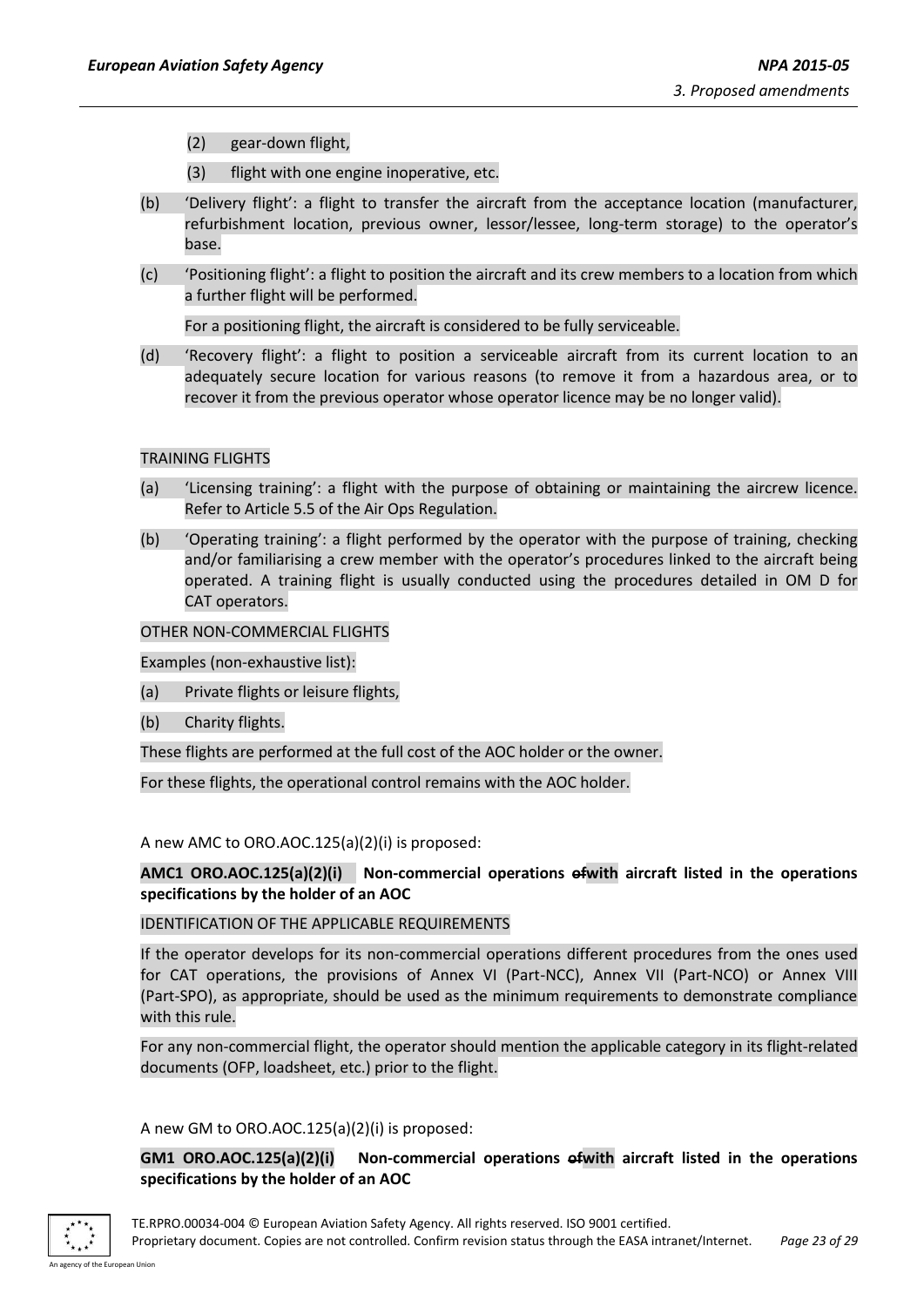### IDENTIFICATION OF THE APPLICABLE REQUIREMENTS

The provisions of ORO.AOC.125 allow the AOC holder to choose the most appropriate requirements when performing non-commercial flights which are performed under its operational control. The AOC holder should include these flights into its safety management process.

The AOC holder may choose to apply to these operations the provisions for:

- (a) CAT operations, or
- (b) non-commercial operations (for complex or other-than-complex motor-powered aircraft, as applicable).

To its non-commercial operations, the AOC holder may decide to apply either:

- (1) the same operational procedures as those applied for its normal CAT operations. In this case, the provisions of Part-CAT should apply, and no additional descriptions are required; or
- (2) different operational procedures than those normally applied for its CAT operations. In this case, the minimum requirements should be Part-NCC or Part-NCO, depending on the aircraft complexity. For these, the AOC holder should identify the differences and describe the different applicable procedures in its operations manual;

or

(c) specialised operations for maintenance check flights.

New AMCs to ORO.AOC.125(a)(2)(ii) are proposed:

**AMC1 ORO.AOC.125(a)(2)(ii) Non-commercial operations ofwith aircraft listed in the operations specifications by the holder of an AOC**

MINIMUM ELEMENTS OF RISK ASSESSMENT

When developing different operating procedures for its non-commercial flights, the operator should identify hazards and assess and mitigate the risks associated with its specific operation, as part of its safety risk management process.

This process should consider at least the following elements:

- (a) Flight profile (including manoeuvres to be performed, any simulated abnormal situations in flight, duties and responsibilities of the crew members);
- (b) Levels of functional equipment and systems (MEL, CDL);
- (c) Operating procedures, minima, and dispatch criteria;
- (d) Flight and duty time limitations and rest requirements, cumulative and transient fatigue;
- (e) Selection, composition, and training of flight and cabin crew; and
- (f) Categories of passengers on board.

# **AMC2 ORO.AOC.125(a)(2)(ii) Non-commercial operations ofwith aircraft listed in the operations specifications by the holder of an AOC**

FLIGHT AND DUTY TIME LIMITATIONS AND REST REQUIREMENTS FOR MIXED OPERATIONS

When conducting a mixed operation of CAT and NCC/NCO flights, the operator should:

(a) comply with the provisions of ORO.FTL.210 'Flight times and duty periods' at any time, to ensure compliance with Subpart FTL for any CAT flight.

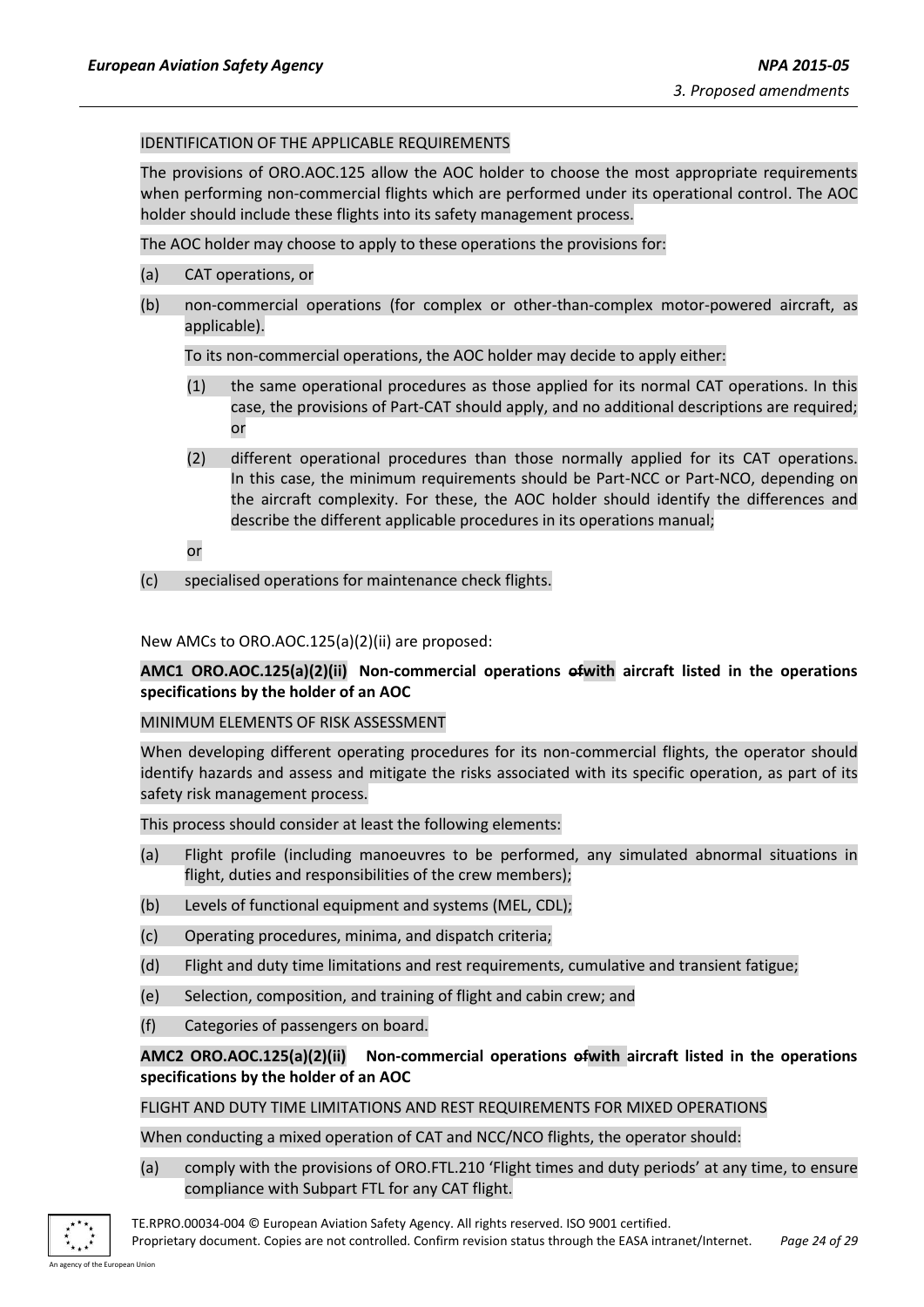(b) include mixed operations in its safety risk management process to ensure that the fatigue risks arising from any combination of CAT and NCC/NCO operations do not affect the CAT operation.

# **AMC3 ORO.AOC.125(a)(2)(ii) Non-commercial operations ofwith aircraft listed in the operations specifications by the holder of an AOC**

CATEGORIES OF PASSENGERS CARRIED ON BOARD

The AOC holder should apply additional mitigation measures to ensure the protection of passengers during non-commercial flights with no assigned cabin crew.

These additional mitigation measures should be properly adapted to the categories of passengers carried on board such flights, who may be knowledgeable or not about procedures in normal operations and in abnormal and/or emergency situations.

New GMs to ORO.AOC.125(a)(2)(ii) are proposed:

**GM1 ORO.AOC.125(a)(2)(ii) Non-commercial operations ofwith aircraft listed in the operations specifications by the holder of an AOC**

EXAMPLES OF DIFFERENCES IN OPERATIONAL PROCEDURES APPLIED TO NON-COMMERCIAL **OPERATIONS** 

Below is a non-exhaustive list of elements that an AOC holder may identify and describe as being different in its operating procedures for non-commercial operations and for which the provisions of Part-NCC/ Part-NCO or Part-SPO may apply as minimum requirements to ensure compliance with the rule:

- (a) Qualification, training and experience of crew members, including aerodrome and route competence requirements;
- (b) Flight crew and cabin crew composition requirements;

CAT operations require more stringent requirements for crew members, e.g. dual-pilot vs singlepilot requirements. When operating under the NCC/NCO rules, a single-pilot certified aircraft does not necessarily require two flight crew members, for example, to ferry an aircraft for scheduled maintenance. Similarly, certain non-commercial types of operation may be performed without assigned cabin crew on board.

The AOC holder should specify the minimum number of flight and cabin crew and the applicable crew composition;

- (c) Fuel requirements;
- (d) Performance requirements;
- (e) Serviceable instruments, data and equipment and MEL considerations;
- (f) Non-ETOPS/ETOPS

ETOPS are for CAT operations only and thus a flight operated according to the NCC/NCO rules may be performed without the ETOPS restrictions;

(g) Categories of passengers on board

The passengers on board a non-commercial flight with no assigned cabin crew could be classified into two categories:

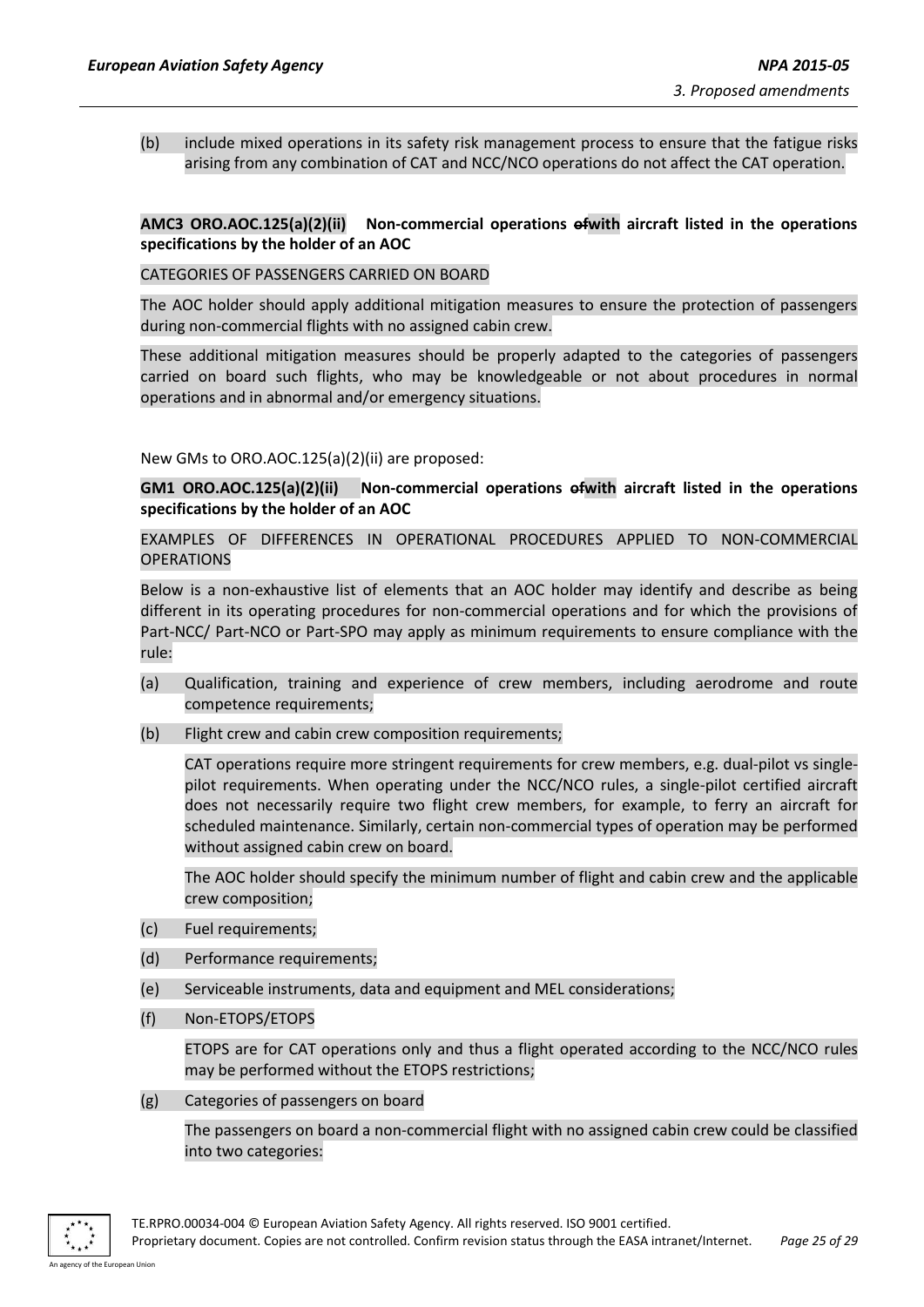(1) Non-operating crew members (flight crew, cabin crew, technical crew) who are knowledgeable about procedures in normal operations and in abnormal and/or emergency situations. This category of passengers should be able to ensure their own protection provided that appropriate mitigation measures are established and applied.

Example of such flights: relocation flights.

(2) Officials or representatives of the media, operator's employees, operator's guests or any other persons who are not knowledgeable about procedures in normal operations and in abnormal and/or emergency situations. These passengers are entitled to an equivalent level of protection as for any passenger on a CAT flight.

Example of such flights: charity flights.

# **GM2 ORO.AOC.125(a)(2)(ii) Non-commercial operations ofwith aircraft listed in the operations specifications by the holder of an AOC**

FLIGHT PROGRAMME

An AOC holder may establish flight programmes for flights with an increased level of risk. Such programmes could include:

- (a) manoeuvres to be performed in flight;
- (b) special operating procedures;
- (c) crew briefing;
- (d) duties and responsibilities of the crew members involved, task sharing;
- (e) operational limitations;
- (f) potential risks and contingency plans;
- (g) adequate available airspace and coordination with the Air Traffic Control (ATC).

The following amendments are proposed to AMC3 ORO.MLR.100:

### **AMC3 ORO.MLR.100 Operations manual — General**

CONTENTS — COMMERCIAL AIR TRANSPORT OPERATIONS

(…)

8.7 Non-commercial operations Non-revenue flights. Information as required by ORO.AOC.125 for each type of non-commercial operation. Proceduress including the kind of persons who may be carried on such flights and limitations, for example, for the following:

- (a) non-commercial operations by AOC holders, a description of the differences to commercial operations,
- $(b)$  training flights,
- (c) test flights.
- (d) delivery flights.
- (e) ferry flights,
- (f) demonstration flights,
- (g) positioning flights .
- (…)



TE.RPRO.00034-004 © European Aviation Safety Agency. All rights reserved. ISO 9001 certified.

Proprietary document. Copies are not controlled. Confirm revision status through the EASA intranet/Internet. *Page 26 of 29* An agency of the European Union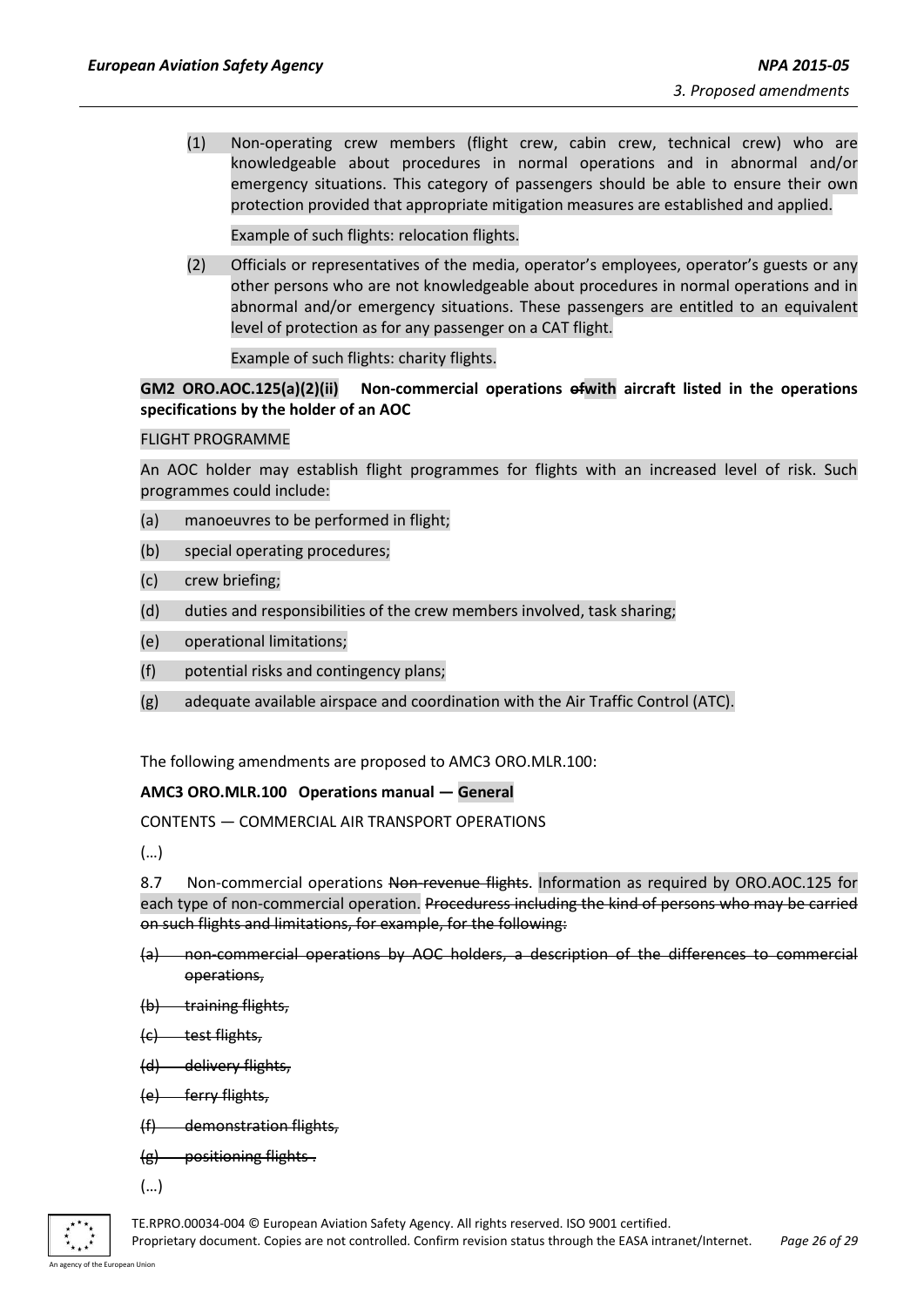The following amendments are proposed to GM1 ORO.MLR.105(d)(3):

### **GM1 ORO.MLR.105(d)(3) Minimum equipment list**

SCOPE OF THE MEL

(…)

(b) Examples of Different types of operations carried out by the operator in accordance with ORO.AOC.125. may be:

(1) crew training,

(2) positioning flights,

(3) demonstration flights.

(…)

New AMC and GM are proposed to ORO.CC.100(d):

### **AMC1 ORO.CC.100(d) Number and composition of cabin crew**

ADDITIONAL MITIGATION MEASURES FOR NON-COMMERCIAL OPERATIONS PERFORMED BY AN AOC HOLDER WITH MAXIMUM 19 PASSENGERS AND NO ASSIGNED CABIN CREW

The provisions of ORO.CC.100(d) are applicable to non-commercial operations performed by an AOC holder under ORO.AOC.125.

The AOC holder should ensure that specific safety and emergency procedures are established and applied to non-commercial flights with maximum 19 passengers and no cabin crew assigned on board.

The mitigation measures included in these procedures should be adapted to one of the two following categories of passengers:

(a) Non-operating crew members (flight crew, cabin crew, technical crew) who are familiar with the procedures in normal operations and in abnormal and/or emergency situations.

For this category of passengers, the AOC holder may use the provisions on passenger seating and briefing of Annex IV (Part-CAT) or Annex VI (Part-NCC) to ensure appropriate passenger protection.

(b) Officials or representatives of the media, operator's employees, operator's guests or any other persons who are not familiar with the procedures in normal operations and in abnormal and/or emergency situations.

For this category of passengers, the AOC holder should establish and apply procedures to ensure an adequate level of passenger protection in the cabin, such as:

- (1) Passenger seating
	- (i) Safety and emergency procedures to ensure both easy access to the emergency exits and rapid evacuation of passengers;
	- (ii) Special seating arrangements for passengers in the cabin to enable clear and quick communication with the flight crew and also good visibility of all passengers in emergency situations.
- (2) Passenger briefing
	- (i) Safety and emergency procedures, including the operation of the emergency exits and rapid evacuation of the passengers on board in an emergency.



TE.RPRO.00034-004 © European Aviation Safety Agency. All rights reserved. ISO 9001 certified.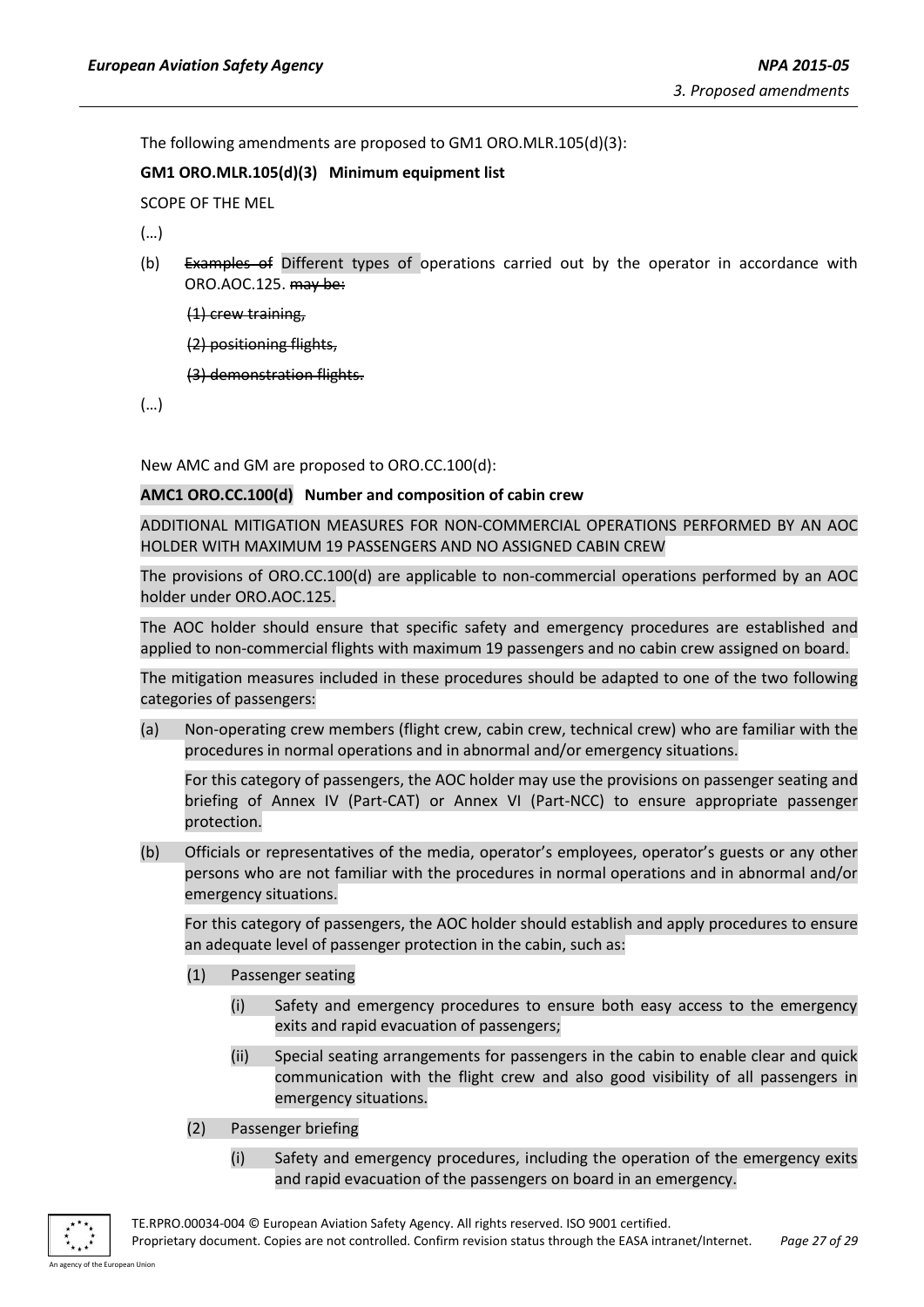# (3) Coordination of passengers in emergency situations

- (i) Such procedures should describe how appropriate surveillance of the passenger compartment is ensured for the duration of the flight.
- (ii) As an example, the operator may decide to have a mixture of the two categories described above and, out of the 19 passengers carried on board without cabin crew, establish a ratio between the two categories. Another example may be to provide an extended briefing to one or more passengers to facilitate communication and coordination.

# **GM1 ORO.CC.100(d) Number and composition of cabin crew**

# CERTIFICATION APPROVAL ASPECTS

A certification approval is a supplemental document (Supplemental Type Certificate (STC)) to the Type Certificate Data Sheet (TCDS) which is required when an operator intends to operate its aircraft with a changed cabin configuration. The certification approval may also specify a different minimum number of cabin crew than the one mentioned in the TCDS.

The alleviation in ORO.CC.100(d), applicable only to AOC holders operating non-commercial flights with maximum 19 passengers on board, may be used also for those aircraft where the minimum number of cabin crew is specified in the aircraft's TCDS or STC, provided that the operator develops and applies specific safety and emergency procedures approved by the competent authority.

On developing such procedures, the AOC holder should consider the cabin crew requirements specified in the certification documentation mentioned above and should ensure that the mitigation measures address the risks of operating without cabin crew assigned on board and that they provide an equivalent level of protection to that ensured for any passenger on a CAT flight.

For example, the TCDS for a certain type of aircraft requires minimum 8 cabin crew members for up to 400 passengers. Nevertheless, if the operator provides adequate mitigations for the carriage of maximum 19 passengers on board a non-commercial flight, cabin crew may not be required.